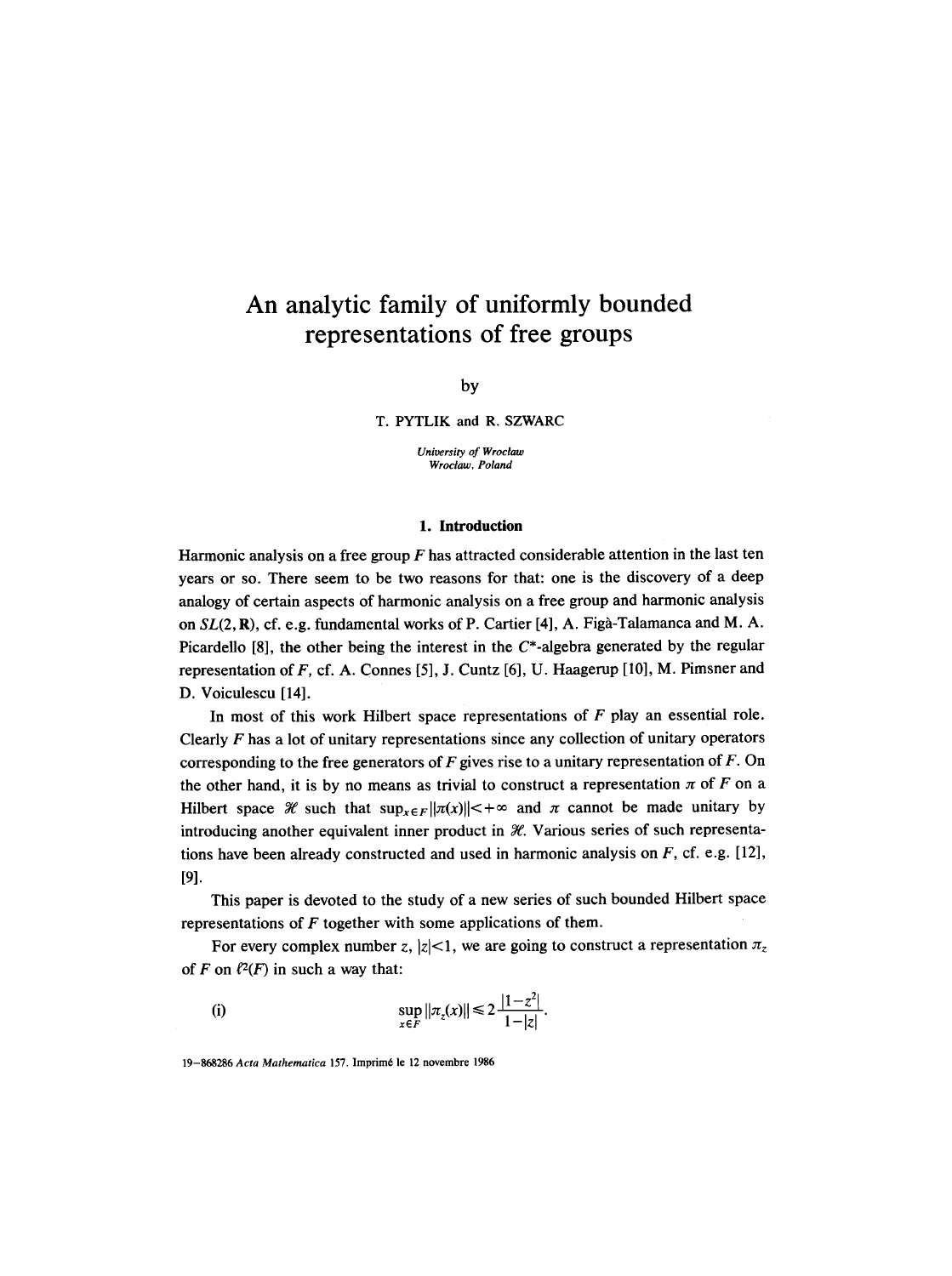(ii) 
$$
\pi_z^*(x) = \pi_z(x^{-1}).
$$

(iii) If L is the left regular representation of F, then  $\pi_z(x) - L_x$  is a finite dimensional operator for every  $x$  in  $F$ .

(iv) The map  $z \rightarrow \pi_z(x)$  is holomorphic.

Moreover,  $\pi_0 = L$  and  $\pi_1 = \lim_{z \to 1} \pi_z = 1 \oplus \tilde{L}$ , where 1 is the trivial representation of F and  $\tilde{L}$  is a representation weakly equivalent to  $L$ .

One of the features of these representations is that the properties above do not depend on the number of the free generators of F and, in fact,  $\pi$ <sub>z</sub> have even nicer properties if the number of the free generators is infinite. For instance, for every  $z=0$ ,  $\pi_z$  leaves no non-trivial closed subspace invariant and for  $z \pm z'$  representations  $\pi_z$  and  $\pi_{z'}$  are topologically inequivalent.

The formula  $\pi_z^* = \pi_z^{-1}$  implies that for real z  $\pi_z$  is unitary and so  $[0, 1]$   $\exists t \rightarrow \pi_t$  is a continuous, even analytic, path of unitary representations each of which differs from the regular representation by operators of finite rank. Construction of such a path is an essential step in the proof of the theorem that the regular  $C^*$ -algebra of a free group on two generators has no non-trivial projections, cf. [5], [6], [14].

Other applications of the representations  $\pi$ , we consider are towards the identification of the functions on  $F$  which are matrix coefficients of bounded Hilbert space representations. It is easy to check that if  $|x|$  is the length of the word x in F, then

$$
\langle \pi_z(x) \, \delta_e, \delta_e \rangle = z^{|x|}.
$$

This is a generalization of a result of Haagerup [10] stating that  $x \rightarrow r^{|x|}$ ,  $r \in (0, 1)$  is positive definite.

However, many more functions turn out to be the matrix coefficients of bounded Hilbert space representations of F, if instead of  $\pi$ <sub>z</sub> we look at the representations

$$
\pi_{\gamma} = \bigoplus_{\gamma} \pi_{z} |dz|,
$$

where  $\gamma$  is a closed path in  $\{z: |z| < 1\}$ . Cf. chapter 3 for the details.

Finally let us mention that for the free group with infinitely many free generators the representations defined in Theorem 4 seem to be of special importance at least as far as the matrix coefficients are concerned.

The authors would like to thank the referee for a simplification of the proof of Theorem 4 and remarks concerning the presentation.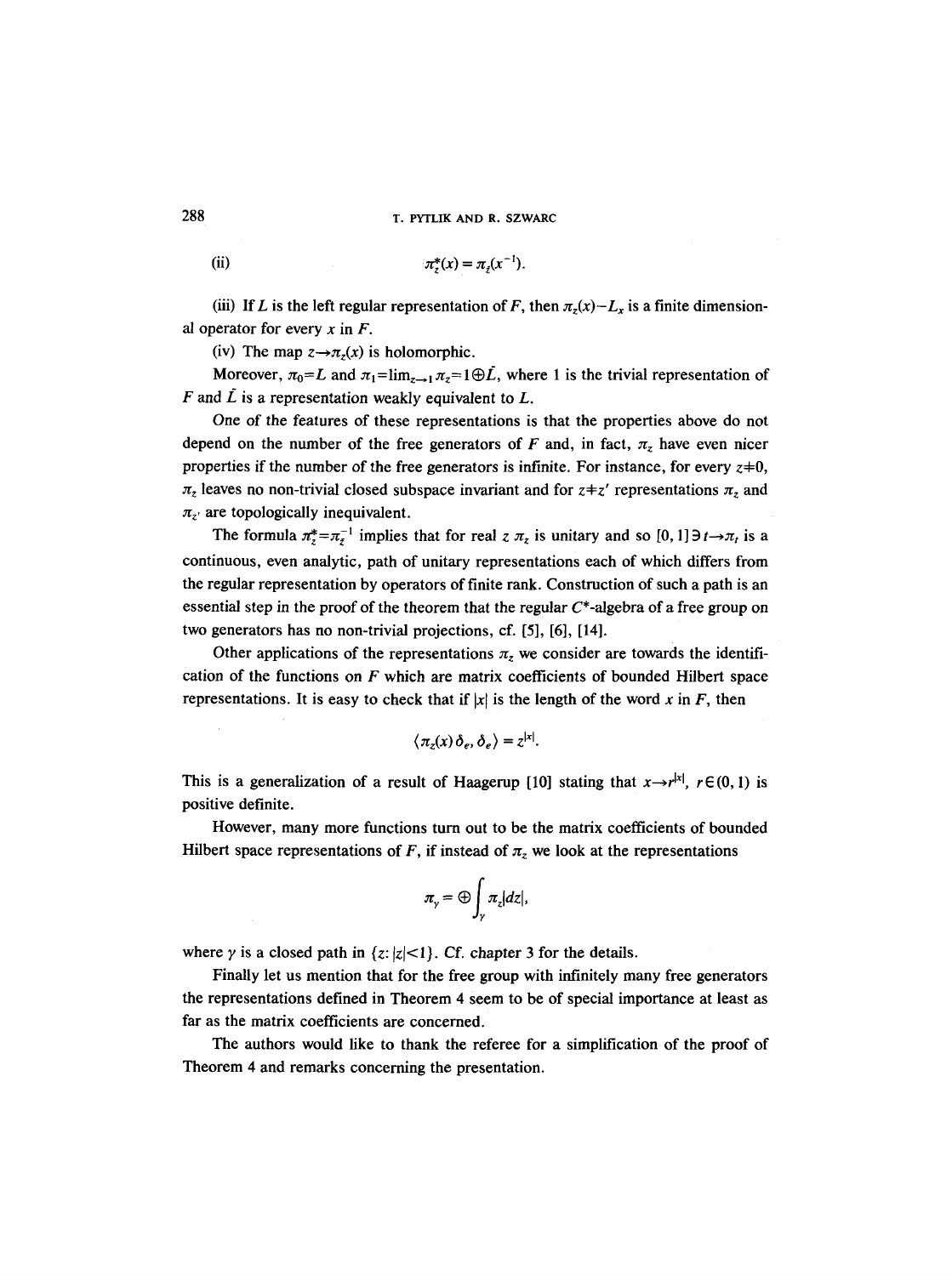### **2. The analytic family of representations**

2.1. *Notation.* Let F be a free group with fixed set E of generators (not necessarily finite). Each element x of  $F$  may be uniquely expressed as a finite sequence of elements of  $E \cup E^{-1}$  with no adjacent factors like  $aa^{-1}$  or  $a^{-1}a$ . It is called a reduced word. The number of letters in this word is called the *length* of x and is denoted |x|. Put  $|e|=0$  for the identity element e of F. When  $x \neq e$ , denote by  $\bar{x}$  the word obtained from x by deleting the last letter.

Define  $\mathcal{H}(F)$  to be the space of all complex functions on F with finite support. This space consists of all linear combinations of  $\delta_x$  (characteristic function of the one point set  $\{x\}$ ,  $x \in F$ 

Introduce the linear operator  $P: \mathcal{H}(F) \to \mathcal{H}(F)$  setting  $P\delta_x = \delta_x$ , when  $x \neq e$  and  $P\delta_e = 0$ .

If  $a \in F$  write  $L_a$  for the translation operator defined by  $L_a f(x) = f(a^{-1}x)$  where  $x \in F$  and f is any complex function on F.

When  $a \in F$  denote by  $F_a$  the finite set of the elements  $\{a, \bar{a}, \bar{a}, ..., e\}$  (a word x in F belongs to  $F_a$  if and only if  $|x|=n$  with  $n \leq |a|$  and x consists of the first n letters of a). Let  $\mathcal{K}(F_a)$  be the space of all complex functions on F supported by  $F_a$ . The space  $\mathcal{K}(F_a)$ may be identified with the finite dimensional space  $C^{|a|+1}$  via the natural mapping:

$$
C^{|a|+1} \ni (\alpha_0, \alpha_1, \dots, \alpha_{|a|}) \to \sum_{k=0}^{|a|} \alpha_k P^k \delta_a \in \mathcal{K}(F_a).
$$

One may introduce the standard unilateral shift S and its conjugate  $S^*$  into  $\mathcal{K}(F_a)$  with respect to above identification. Recall that when the operators S and  $S^*$  act on  $C^{|a|+1}$ they are given by

$$
S(\alpha_0, \alpha_1, ..., \alpha_{|a|}) = (0, \alpha_0, \alpha_1, ..., \alpha_{|a|-1})
$$
  

$$
S^*(\alpha_0, \alpha_1, ..., \alpha_{|a|}) = (\alpha_1, \alpha_2, ..., \alpha_{|a|}, 0).
$$

2.2. A series of representations on  $\ell^p$ . Start with a lemma.

LEMMA 1. When  $a \in F$  the space  $\mathcal{H}(F_a)$  is invariant under both operators P and  $L_a PL_a^{-1}$ . The restrictions of these operators to  $\mathfrak{R}(F_a)$  coincide with S and S<sup>\*</sup> respec*tively. For any function f* $\epsilon$   $\mathcal{H}(F)$  *which is zero on*  $F_a$  *its images Pf and*  $L_a PL_a^{-1}$ *f are equal.* 

*Proof.* If  $x \in F - F_a$  then  $a\overline{a^{-1}x} = aa^{-1}\overline{x} = \overline{x}$ . Thus  $L_aPL_a^{-1}\delta_x = P\delta_x$ , which proves the second part of the lemma. Suppose now  $x \in F_a$ . It is obvious that  $P\delta_x = S\delta_x$ . To see that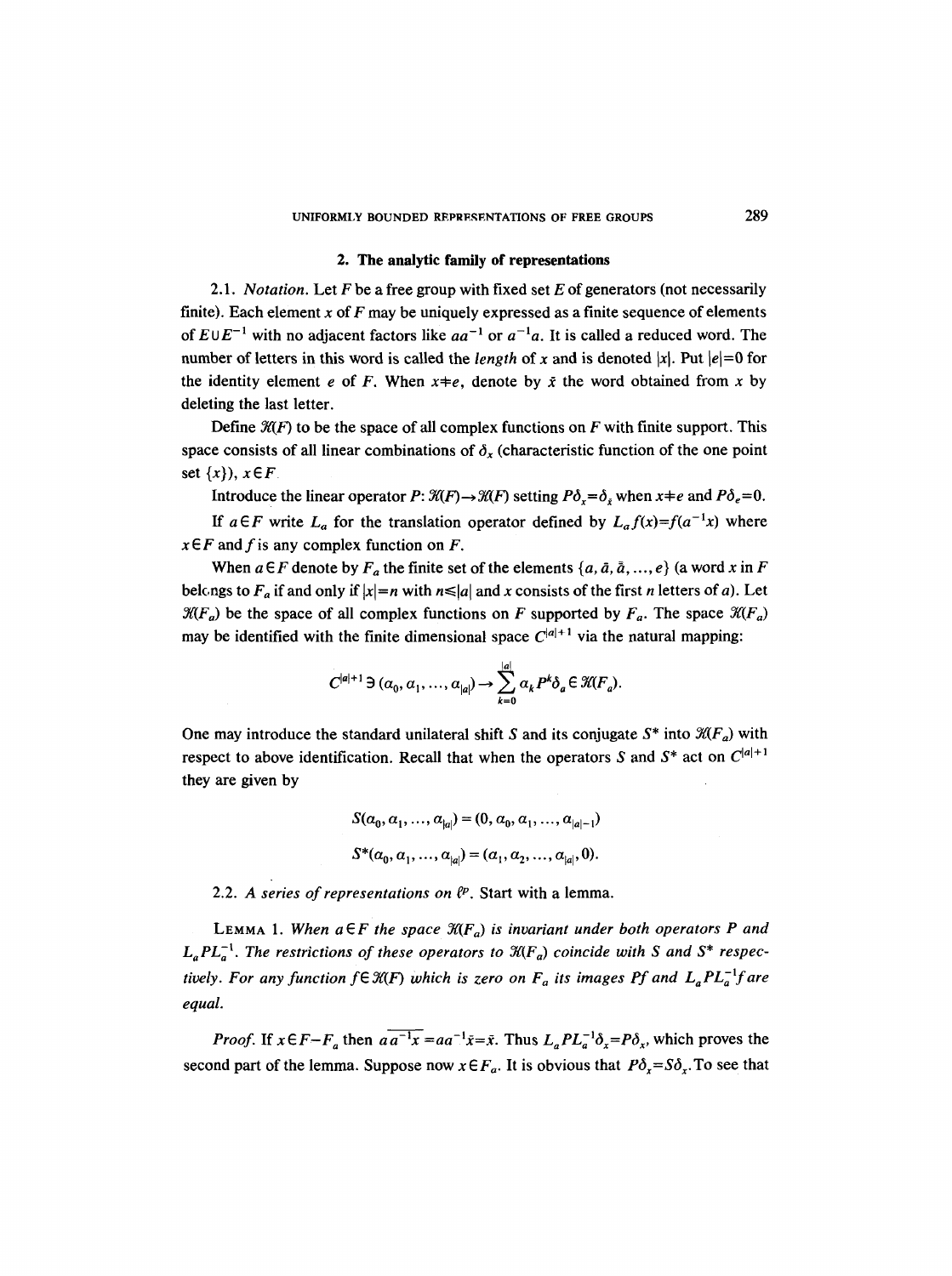$L_aPL_a^{-1}\delta_x=S^*\delta_x$  assume that the word *a* has the reduced form  $a=a_1a_2...a_n$ . Then  $x=a_1a_2...a_k$  for some  $k \le n$ . If  $k=n$  then  $x=a$  so  $L_aPL_a^{-1}\delta_x=S^*\delta_x=0$ . If  $k < n$  then  $L_a PL_a^{-1} \delta_x = \delta_{a_1 a_2 ... a_{k+1}} = S^* \delta_x$ . This concludes the proof.

For any complex number z the operator  $I-zP$  is invertible on  $\mathcal{H}(F)$ . For if  $f \in \mathcal{H}(F)$ , then *P<sup>n</sup>f*=0 for *n* sufficiently large. Thus the series  $\sum_{n=0}^{\infty} z^n P^n f$  has only finitely many non-zero terms.

For  $z \in C$  define the representation  $\pi_z^{\circ}$  of F on the space  $\mathcal{H}(F)$  by

$$
\pi_z^{\circ}(a) = (I - zP)^{-1}L_a(I - zP), \quad a \in F.
$$

It means  $\pi^o_z$  is the conjugation of the left regular representation by the operator  $I-zP$ .

LEMMA 2. Let  $|z| < 1$  and  $1 \leq p < \infty$ . Then  $\pi_z^o$  extends uniquely to a uniformly *bounded representation of F on*  $\ell^p(F)$  *with* 

$$
||\pi_2^o(a)||_{p,p} \le \frac{1+|z|}{1-|z|}, \quad a \in F. \tag{1}
$$

*The family of representations*  $\pi_z^{\circ}$  *is analytic on* { $z \in C$ :  $|z| < 1$ }. *Moreover the operator*  $\pi_{z}^{\circ}(a)-L_{a}$  has finite rank for arbitrary a in F.

*Proof.* To prove (1) fix  $a \in F$  and express the operator  $\pi_2^{\circ}(a) L_a^{-1}$  in the form

$$
\pi_2^{\circ}(a) L_a^{-1} = (I - zP)^{-1} L_a (I - zP) L_a^{-1}
$$
  
=  $I + \sum_{n=0}^{\infty} z^{n+1} P^n (P - L_a P L_a^{-1}).$ 

By Lemma 1 the operator  $P-L_aPL_a^{-1}$  has finite rank and maps the space  $\mathcal{H}(F)$  into  $\mathcal{K}(F_a)$ . Pointing out the relation between this operator and  $S-S^*$  one has

$$
||(P-L_aPL_a^{-1})f||_p \le 2||f||_p
$$

for any  $p \ge 1$  and any  $f \in \mathcal{K}(F)$ . Since the function  $(P - L_a PL_a^{-1})f$  lies in  $\mathcal{K}(F_a)$  and the operator P is a contraction on  $\mathcal{K}(F_a)$  in each  $\ell^p$ -norm so

$$
\left|\left|\pi_2^{\circ}(a) L_a^{-1} f\right|\right|_p \leq \left|\left|f\right|\right|_p + 2 \sum_{n=0}^{\infty} \left|z\right|^{n+1} \left|\left|f\right|\right|_p.
$$

If  $|z| < 1$  then each  $\pi_z^{\circ}(a)$ ,  $a \in F$ , extends uniquely to a bounded operator on  $\ell^p(F)$  and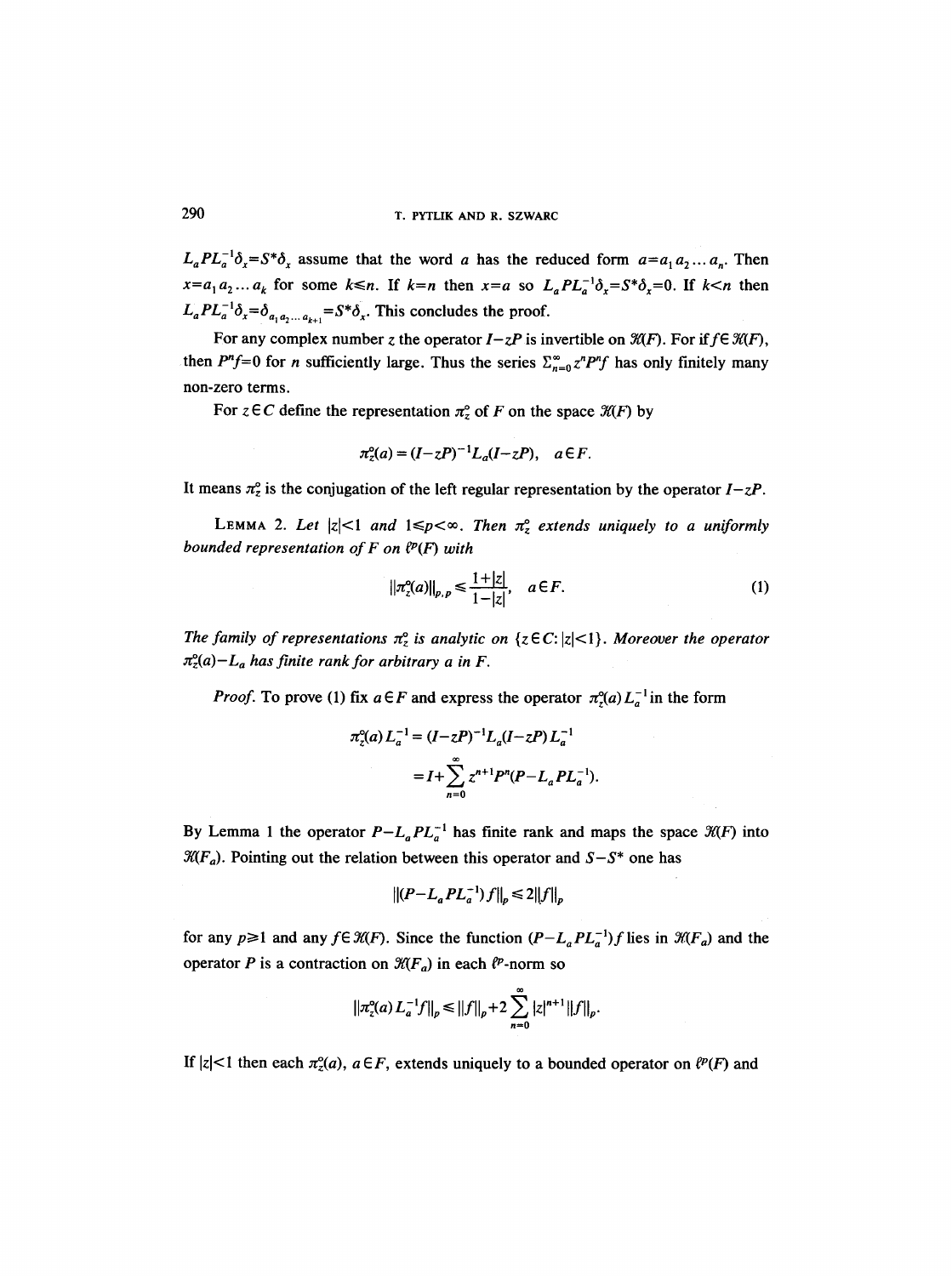UNIFORMLY BOUNDED REPRESENTATIONS OF FREE GROUPS 291

$$
||\pi_{z}^{\circ}(a)||_{p,p}=||\pi_{z}^{\circ}(a)L_{a}^{-1}||_{p,p}\leq 1+2\sum_{n=0}^{\infty}|z|^{n+1}=\frac{1+|z|}{1-|z|}.
$$

The last inequality guarantees also that the series

$$
I+\sum_{n=0}^{\infty}z^{n+1}P^n(P-L_aPL_a^{-1})
$$

is absolutely convergent in the operator norm and so it represents an analytic function.

Finally the operator  $\pi_{z}^{\circ}(a)-L_{a}$  maps the entire space  $\ell^{\circ}(F)$  into the finite dimensional space  $\mathcal{K}(F_a)$  for each  $p\geq 1$ .

2.3. *The main result.* From now on we restrict our attention to the case  $p=2$  only. We improve the representations  $\pi_z^{\circ}$  to get a new class of representations with better properties.

Let T denote the orthogonal projection onto the one-dimensional subspace  $C\delta_e$  in  $l^2(F)$ . For |z| < 1 let  $T_z$  stand for the bounded invertible operator on  $l^2(F)$  defined by

$$
T_z = I - T + \sqrt{1 - z^2} T,
$$

where  $\sqrt{1-z^2}$  denotes the principal branch of the square root.

For a complex number z with  $|z| < 1$  let us define the representation  $\pi_z$  by

$$
\pi_{z}(a) = T_{z}^{-1} \pi_{z}^{\circ}(a) T_{z}, \quad a \in F. \tag{2}
$$

THEOREM 1. *Let F be a free group on arbitrary many generators. The representations*  $\pi$ <sub>z</sub>,  $z \in D = \{z \in C : |z| < 1\}$ , *form an analytic family of uniformly bounded representations of F on the Hilbert space*  $l^2(F)$ *. Moreover:* 

(i) 
$$
||\pi_z(a)|| \leq 2 \frac{|1-z^2|}{1-|z|}.
$$

(ii) 
$$
\pi_z^*(a) = \pi_z(a^{-1}).
$$

(iii)  $\pi_z(a) - L_a$  is a finite rank operator.

(iv) If the group F has infinitely many generators then any representation  $\pi_z$ ,  $z=0$ , *has no nontrivial closed invariant subspace. Any two different*  $\pi$ <sup>2</sup>'s are topologically *inequivalent.* 

*Proof.* The first part of the theorem as well as point (iii) are obvious consequences of Lemma 2.

 $\mathcal{L}_{\mathbf{q}}$  , and  $\mathcal{L}_{\mathbf{q}}$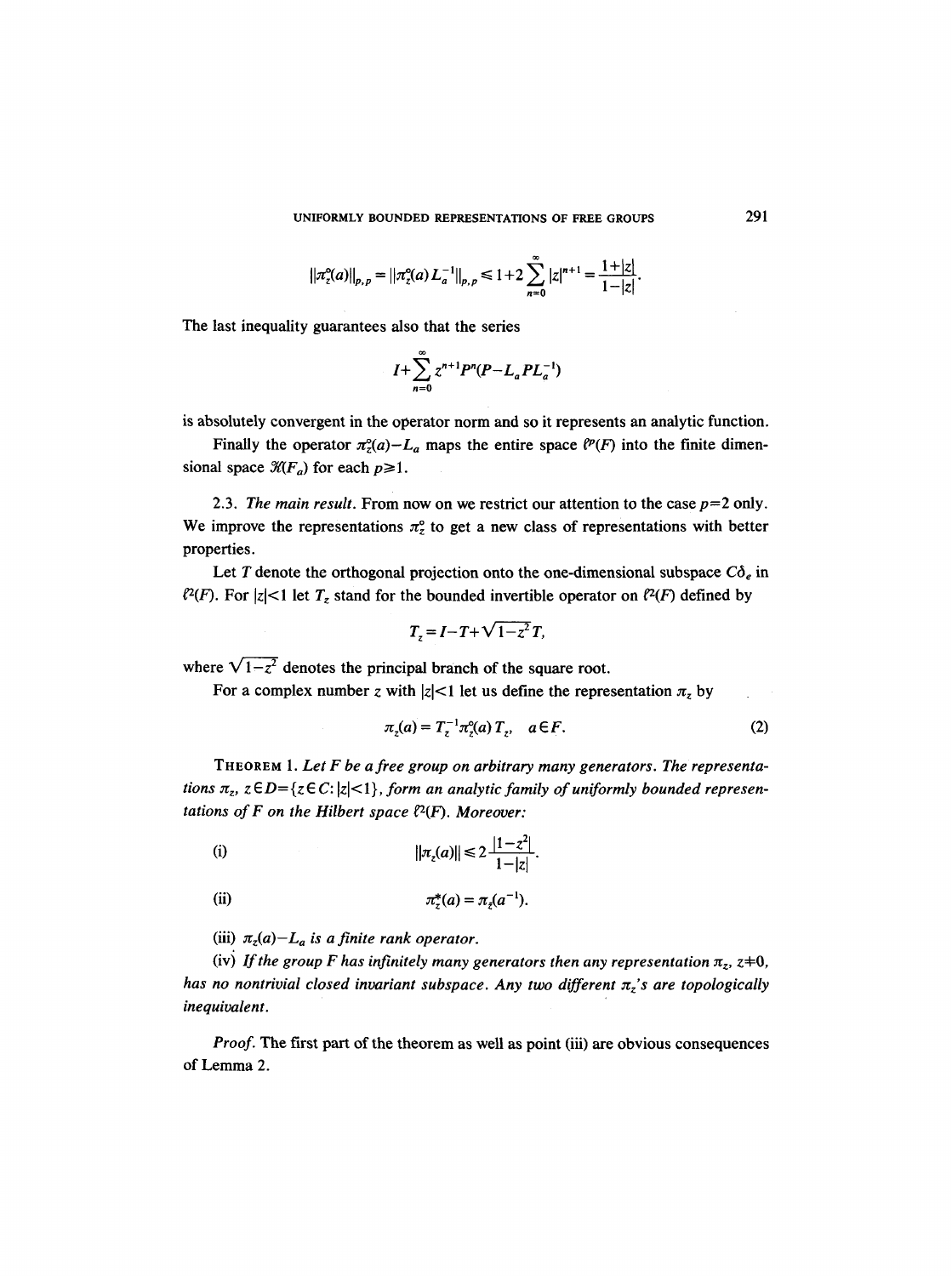## 292 T. PYTLIK AND R. SZWARC

To get (i) and (ii) observe first that each  $\mathcal{F}_a = l^2(F_a)$ ,  $a \in F$ , is a reducing subspace for each operator  $T_z$ ,  $|z| < 1$ . Also  $\pi_\zeta^o(a)$  maps  $\mathcal{F}_{a^{-1}}$  onto  $\mathcal{F}_a$  and coincides with  $L_a$  on  $\mathscr{F}_{a^{-1}}$ . Therefore  $\mathscr{F}_a$  is a reducing subspace for both operators  $\pi_z(a)L_a^{-1}$  and  $L_a\pi_z(a^{-1})$ . Let us examine these two operators more closely. We need to see only how they act on the space  $\mathcal{F}_a$  because on the orthogonal complement  $\mathcal{F}_a^{\perp}$  of  $\mathcal{F}_a$  they coincide with the identity operator.

The operator  $\pi_z(a)L_a^{-1}$  and  $L_a\pi_z(a^{-1})$  are constructed by using operators *P, L<sub>a</sub>PL*<sup>-1</sup>,  $T_z$  and  $L_a T_z L_a^{-1}$  defined earlier. The subspace  $\mathcal{F}_a$  is invariant for all of them and their restrictions to  $\mathcal{F}_a$  can be expressed in terms of S and S\*. Namely

$$
P|_{\mathcal{F}_a} = S
$$
  
\n
$$
L_a PL_a^{-1}|_{\mathcal{F}_a} = S^*
$$
  
\n
$$
T_z|_{\mathcal{F}_a} = S^* S + \sqrt{1 - z^2} (I - S^* S)
$$
  
\n
$$
L_a T_z L_a^{-1}|_{\mathcal{F}_a} = SS^* + \sqrt{1 - z^2} (I - SS^*).
$$

Therefore

$$
\pi_z(a) L_a^{-1}|_{\mathcal{F}_a} = \left[ S^* S + \frac{1}{\sqrt{1-z^2}} (I - S^* S) \right] (I - zS)^{-1} (I - zS^*) \left[ S S^* + \sqrt{1-z^2} (I - S S^*) \right].
$$

Using the identities  $S^*SS^*=S^*$  and  $(I-zS^*)=(I-z^2SS^*)-z(I-zS)S^*$  we can write

$$
\pi_z(a) L_a^{-1}|_{\mathcal{F}_a} = \left[\sqrt{1-z^2} S^* S + (I - S^* S)\right] (I - zS)^{-1} \left[\sqrt{1-z^2} S S^* + (I - S S^*)\right] - zS^*.
$$
 (3)

Also

$$
L_a \pi_z(a^{-1})|_{\mathcal{F}_a} = \left[\sqrt{1-z^2}SS^* + (I - SS^*)\right](I - zS^*)^{-1}\left[\sqrt{1-z^2}S^*S + (I - S^*S)\right] - zS. \tag{4}
$$

It is easy to check now that

$$
L_a \pi_z^*(a)|_{\mathcal{F}_a} = (\pi_z(a) L_a^{-1}|_{\mathcal{F}_a})^* = L_a \pi_z(a^{-1})|_{\mathcal{F}_a}
$$

which proves (ii).

The desired estimates for the norm of  $\pi_z(a)$  follows from formula (3). In fact:

$$
||\pi_{z}(a)|| = ||\pi_{z}(a) L_{a}^{-1}|| = \max\left\{1, ||\pi_{z}(a) L_{a}^{-1}||_{\mathscr{F}_{a}}||\right\},\,
$$

÷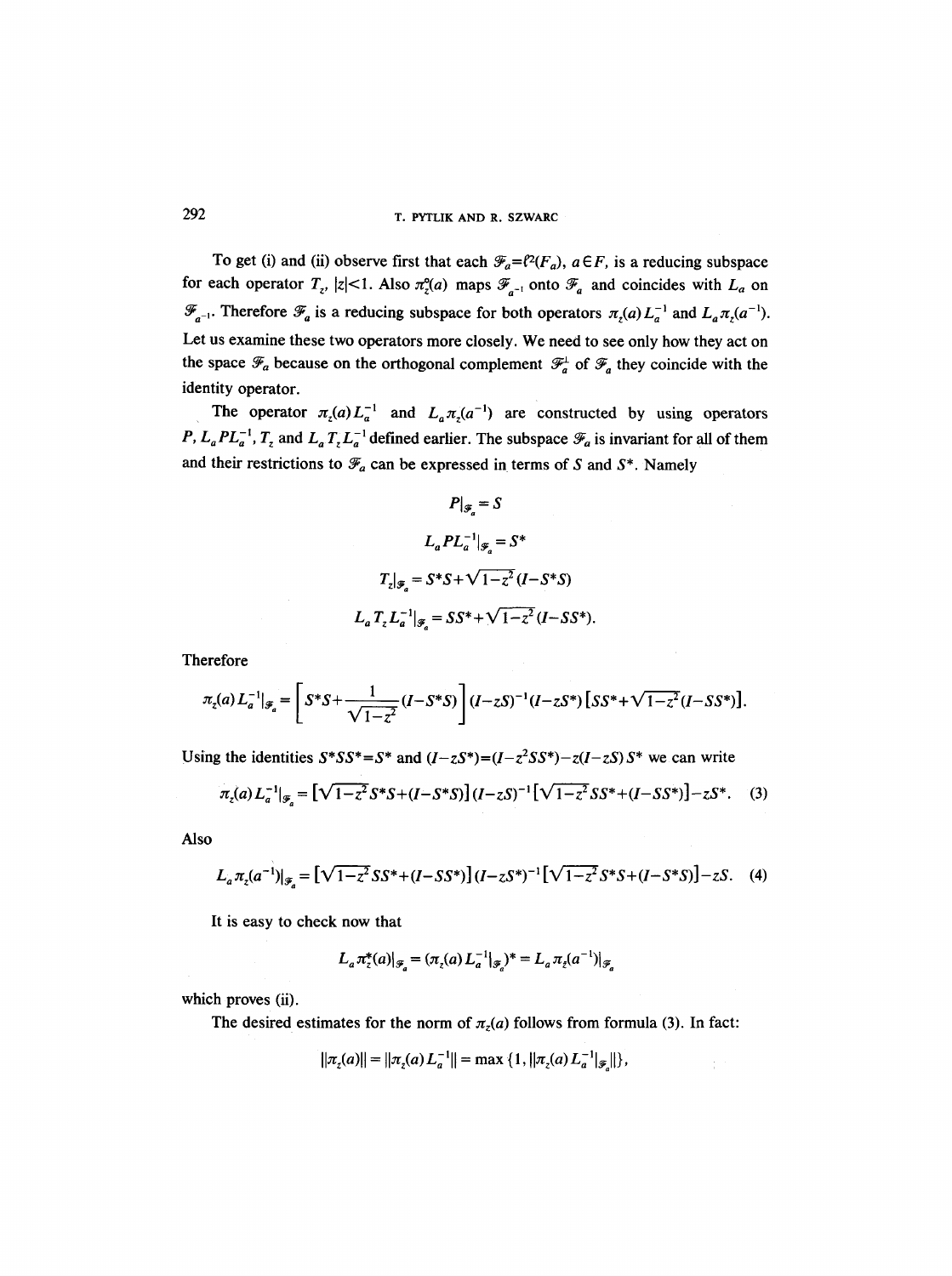UNIFORMLY BOUNDED REPRESENTATIONS OF FREE GROUPS

but

$$
\pi_z(a) L_a^{-1}|_{\mathcal{F}_z} = A + B + C
$$

with

$$
A = (1-z^2) S^* S (I-zS)^{-1} S S^*,
$$
  
\n
$$
B = \sqrt{1-z^2} (I-S^*S) (I-zS)^{-1} S S^* + \sqrt{1-z^2} S^* S (I-zS)^{-1} (I-S S^*),
$$
  
\n
$$
C = (I-S^*S) (I-zS)^{-1} (I-S S^*) - z S^*.
$$

Since *S\*S and SS\** both are orthogonal projections thus

$$
||A|| \le |1-z^2| ||(I-zS)^{-1}|| \le \frac{|1-z^2|}{1-|z|}.
$$

Note that for  $\xi \in C^{|a|+1}$ 

 $\ddot{\phantom{1}}$ 

$$
B(\xi) = \sqrt{1-z^2} \left[ \langle \xi, u_1 \rangle v_1 + \langle \xi, v_2 \rangle u_2 \right]
$$

and

$$
C(\xi) = z^{|a|} \langle \xi, v_2 \rangle v_1 - z S^*(\xi),
$$

where

$$
u_1=(0, z^{|a|-1}, \ldots, z, 1),
$$
  $u_2=(1, z, \ldots, z^{|a|-1}, 0),$   $v_1=(0, 0, \ldots, 0, 1),$   $v_2=(1, 0, \ldots, 0, 0).$ 

This yields

$$
||B|| = |\sqrt{1 - z^2}| \max \{||u_1|| ||v_1||, ||u_2|| ||v_2||\} \le \sqrt{\frac{|1 - z^2|}{1 - |z|^2}},
$$
  

$$
||C|| = \max \{ |z|^{|a|} ||v_1|| ||v_2||, |z| \} = |z|
$$

and consequently

$$
\|\pi_z(a)L_a^{-1}|_{\mathscr{F}_a}\| \le \frac{|1-z^2|}{1-|z|} + \sqrt{\frac{|1-z^2|}{1-|z|^2}} + |z| \le 2\frac{|1-z^2|}{1-|z|}.
$$

To prove the first part of (iv) we show first that any  $\pi_z$  is a cyclic representation of F with a cyclic vector  $\delta_e$ . Next, under the assumption that the group F has infinitely many generators we show that the projection  $T$  belongs to the von Neumann algebra generated by  $\pi_z(F)$ . This will imply that every closed invariant and nonzero subspace for  $\pi_z$  contains  $\delta_e$ , so it must be the whole of  $l^2(F)$ .

293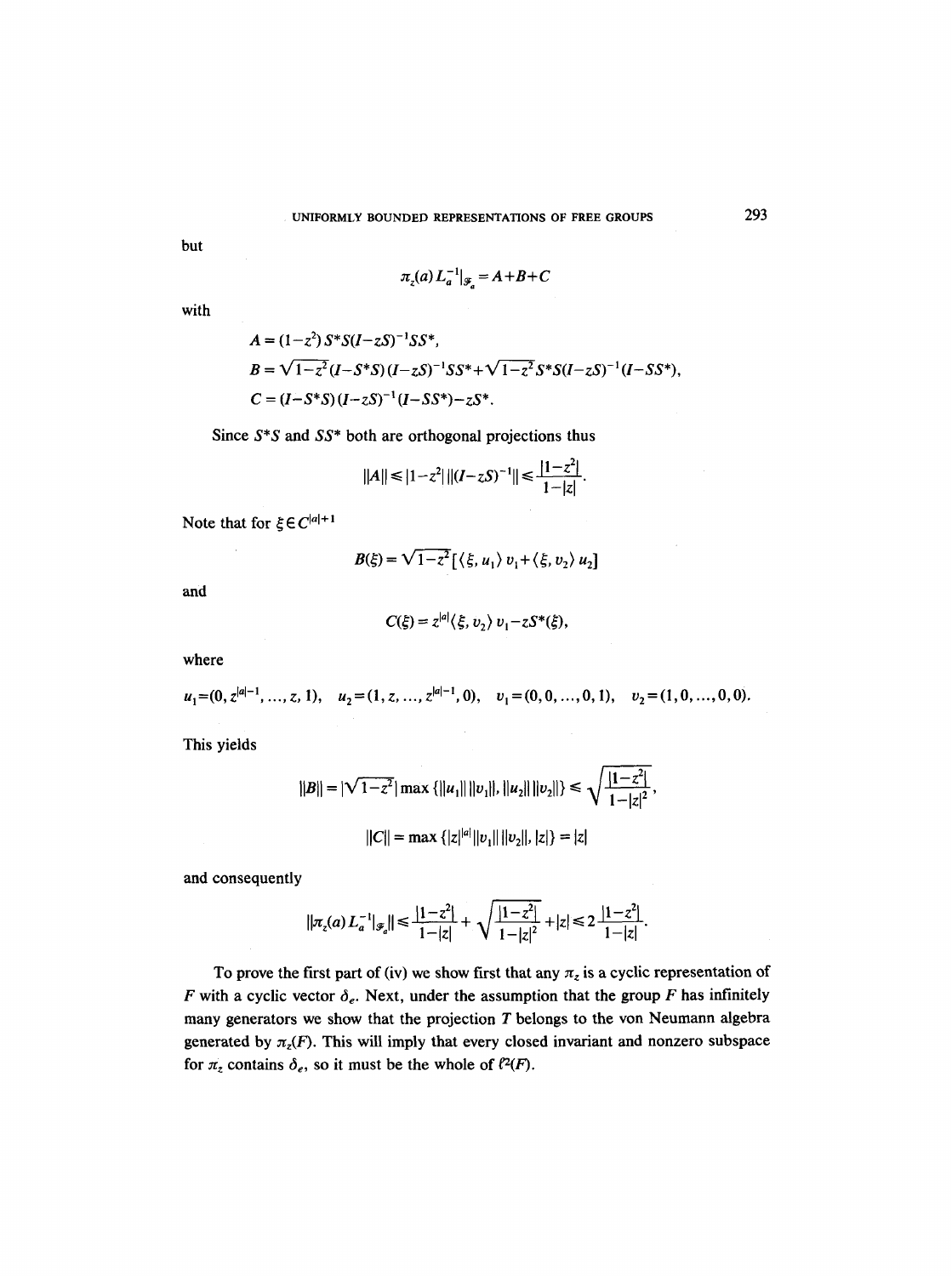Let  $x \in F$  and  $x \neq e$ . Then

$$
\pi_z(x)\,\delta_e = z^{|x|}\delta_e + \sum_{k=0}^{|x|-1} z^k \sqrt{1-z^2} P^k \delta_x \tag{5}
$$

and

$$
z\pi_z(\bar{x})\,\delta_e=z^{|x|}\delta_e+\sum_{k=1}^{|x|-1}z^k\sqrt{1-z^2}P^k\delta_x,
$$

thus

 $\bar{\gamma}$ 

$$
\pi_z(x)\,\delta_e - z\pi_z(\bar{x})\,\delta_e = \sqrt{1-z^2}\,\delta_x.
$$

This implies that  $\delta_e$  is a cyclic vector for  $\pi_z$ .

Assume now that the set  $E$  of free generators of the group  $F$  is infinite. Fix a sequence  $x_1, x_2, ...$  in E and for a natural number n define the operator  $S_{z,n}$  on  $l^2(F)$  by

$$
S_{z,n} = \frac{1}{n} \sum_{k=1}^{n} \pi_z(x_k).
$$
 (6)

and  $S_{z,n} \delta_x \rightarrow 0$  for  $x \neq e$ . We have Then the sequence  $S_{z,1}$ ,  $S_{z,2}$ ,... is strongly convergent to *zT*. Indeed, the sequence  $S_{z,n}$  is bounded in the operator norm, thus we have to show only that  $S_{z,n} \delta_e \rightarrow z \delta_e$ 

$$
S_{z,n} \delta_e = z \delta_e + \frac{\sqrt{1-z^2}}{n} \sum_{k=1}^n \delta_{x_k}
$$

which tends to  $z\delta_e$  when  $n \rightarrow +\infty$ . Now for  $x \neq e$ , according to the case whether the first letter of x is one of  $x_k^{-1}$ , say  $x_{k_0}^{-1}$ , or not,  $S_{z,n} \delta_x$  has one of the forms

$$
S_{z,n} \delta_x = \frac{1}{n} \sum_{\substack{k=1 \ k \neq k_0}}^n \delta_{x_k x} + \frac{1}{n} \pi_z(x_{k_0}) \delta_x
$$

or

$$
S_{z,n}\delta_x=\frac{1}{n}\sum_{k=1}^n\delta_{x_kx}.
$$

However in both cases it tends to zero.

Let  $\mathcal{H}_0$  be a nonzero closed subspace in  $\ell^2(F)$ , invariant under  $\pi_z$ . If  $f(e) \neq 0$  for a function f in  $\mathcal{H}_0$  then  $S_{n,z}$  f belongs to  $\mathcal{H}_0$  for all n. But  $S_{n,z}$  f tends to  $zf(e)\delta_e$  and so  $\delta_e \in \mathcal{H}_0$ . Observe that we can always find a function  $f \in \mathcal{H}_0$  for which  $f(e) \neq 0$ . In fact,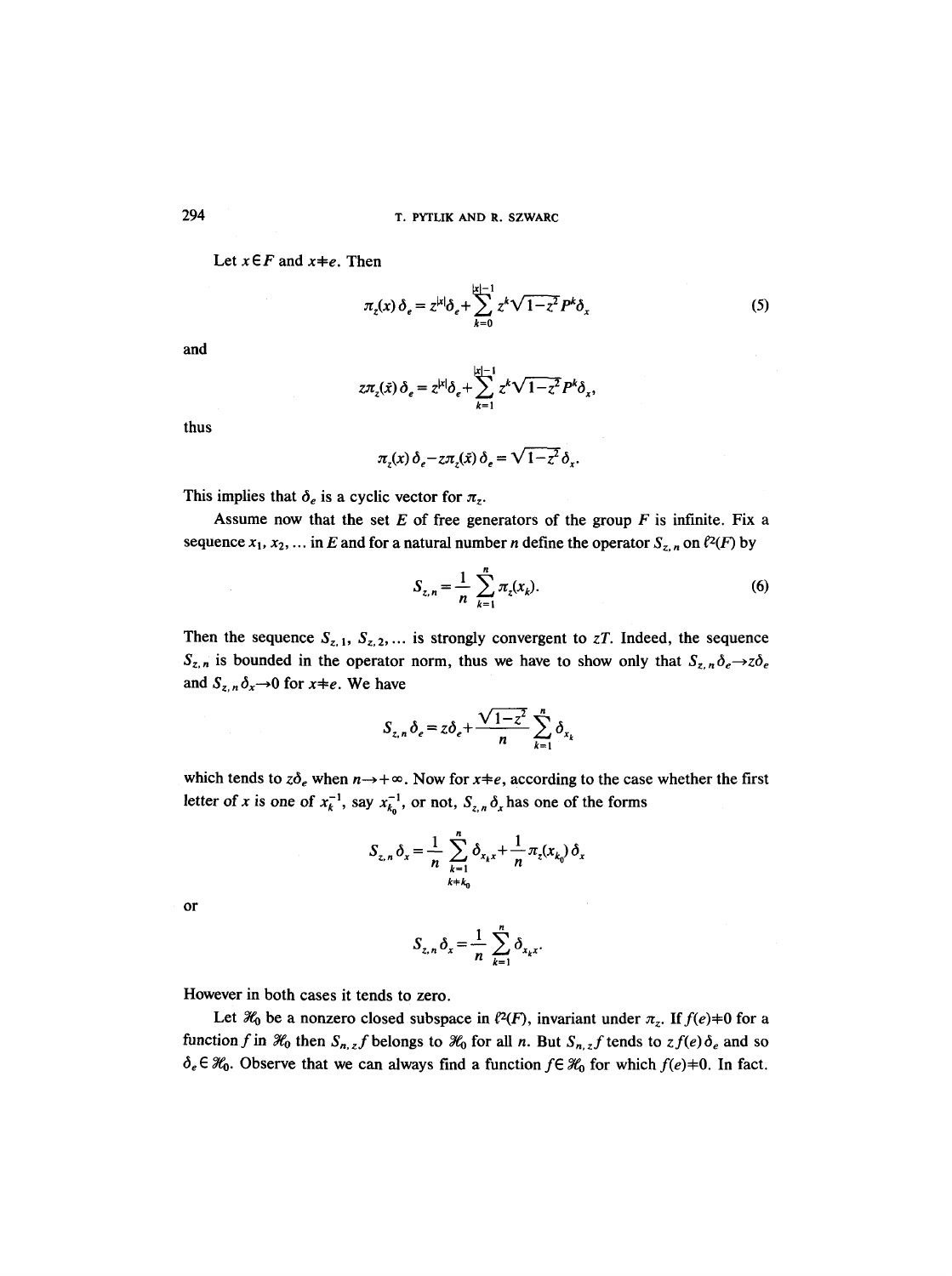Take any nonzero function f in  $\mathcal{H}_0$  and let a denote a shortest word in the support of f. Write f in the form  $f=f(a)\delta_a+g$ . Then  $g \in l^2(F-F_a)$  and so

$$
\pi_2(a^{-1})f = f(a)\,\pi_2(a^{-1})\,\delta_a + L_a^{-1}g.
$$

In particular

$$
(\pi_z(a^{-1})f)(e) = \sqrt{1-z^2}f(a) \neq 0.
$$

Consider two representations  $\pi_z$  and  $\pi_{z'}$  with z, z'+0. If a bounded operator A intertwines them then  $A^{-1}S_{z,n}A=S_{z',n}$  for each *n*, hence also  $A^{-1}TA=(z'/z)T$ . But since both T and  $A^{-1}TA$  are projections,  $z=z'$ . Thus  $\pi_z$  and  $\pi_{z'}$  are not similar for *Z~Z'.* 

This finishes the proof of the theorem.

2.4. *Remarks.* (1) All the representations are cyclic with a cyclic vector  $\delta_e$ . The representation  $\pi_0$  is just the left regular representation of F. If the group F has only finitely many generators (say k) then P is a bounded operator on  $l^2(F)$  and

$$
||P^n|| = \sqrt{2k(2k-1)^{n-1}}, \quad n = 1, 2, \ldots.
$$

Thus  $(I-zP)^{-1}$  is also bounded for  $|z| < (2k-1)^{-1/2}$ . It means that representations  $\pi_z$ for all such  $z$  are similar to the left regular representation.

(2) By (ii) for real t the representations  $\pi_t$  are unitary. Thus the function

$$
F \exists x \to \langle \pi_t(x) \, \delta_e, \delta_e \rangle = t^{|x|} \tag{7}
$$

is positive definite. It gives an alternative proof of a result of Haagerup [10].

In connexion with Remark 1, if the number of generators in  $F$  is  $k$  then, comparing formula (7) with [10], Theorem 2.1, no representation  $\pi$ ,  $|t| > (2k-1)^{-1/2}$  is weakly, and so strongly, contained in the regular representation.

(3) Observe that it is possible to pass with z to the limit  $+1$  or  $-1$  in formula (3) and define two unitary representations  $\pi_1$  and  $\pi_{-1}$ . It turns out that  $\pi_1$ =tr<sup>+</sup> $\oplus \lambda_0^-$  and  $\pi_{-1}$ =tr<sup>-</sup> $\oplus \lambda_0^+$ , where tr<sup>+</sup> and tr<sup>-</sup> are one-dimensional representations  $F3x \rightarrow (±1)^{|x|}$ and  $\lambda_0^+$ ,  $\lambda_0^-$  two representations acting on  $\ell^2(F-\lbrace e \rbrace)$  by

$$
\lambda_0^{\pm}(a)\,\delta_x = \begin{cases} \delta_{ax} & \text{for } x \neq a^{-1} \\ \pm \delta_a & \text{for } x = a^{-1} \end{cases}
$$

when  $x \in F - \{e\}$  and a is one of the free generators.

<sup>20-868286</sup> Acta Mathematica 157. Imprimé le 12 novembre 1986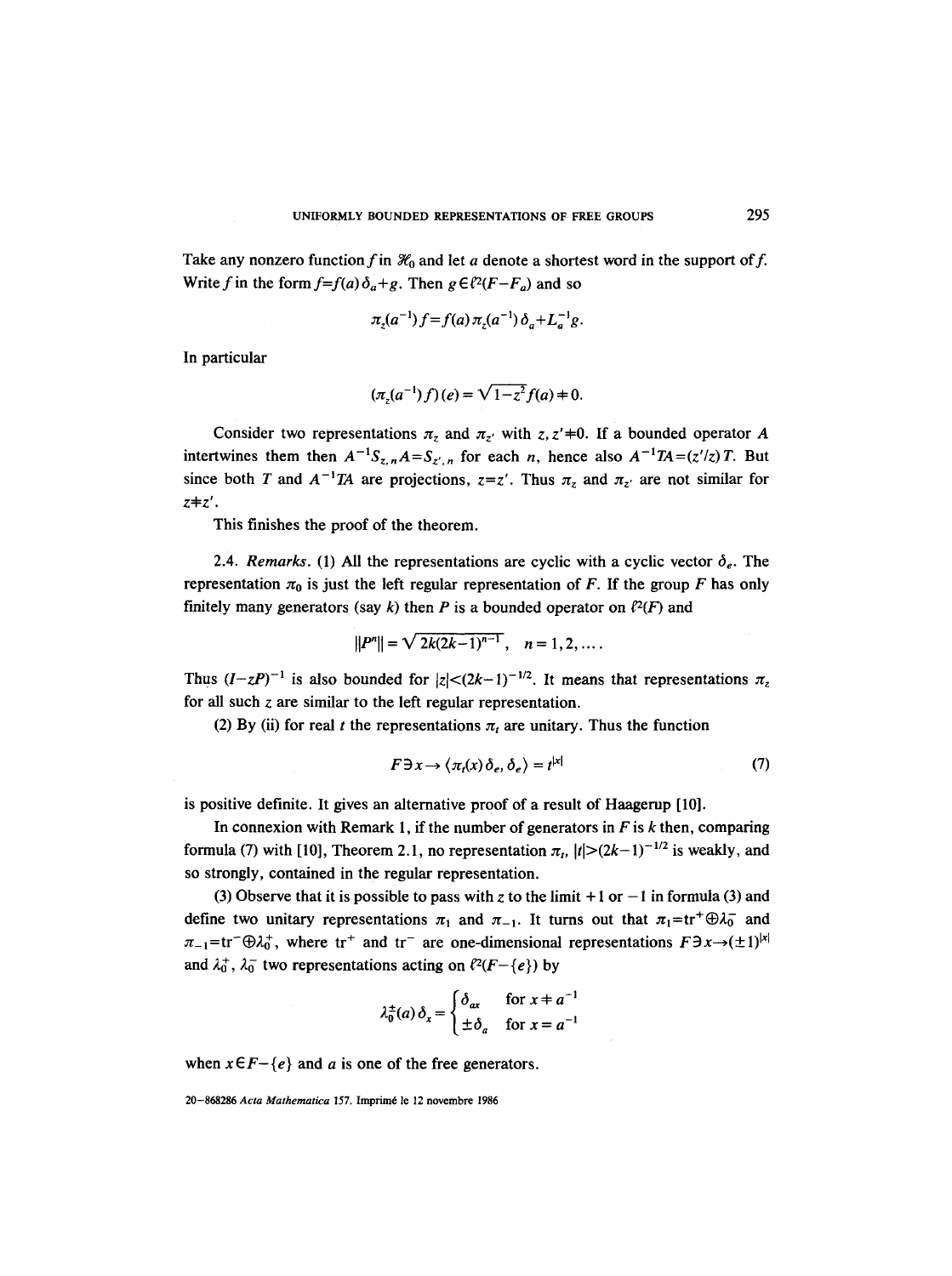The representation  $\lambda_0^+$  was considered by Cuntz [6] and earlier in less explicit form by Pimsner and Voiculescu [14].

A construction of a continuous path of unitary representations connecting the regular representation to  $\pi_1$ , such that each representation in the path is congruent to the regular representation modulo compact operators was an essential step in the proof of the theorem (cf. [14], [5] and [6]) that the regular  $C^*$ -algebra of a free group has no nontrivial projections.

(4) Let us state also that

$$
\sup_{x \in F} \|\pi_z(x) \,\delta_e\| = |1 - z^2|^{1/2} (1 - |z|^2)^{-1/2} \tag{8}
$$

which follows directly from (5). This formula will be used later.

## **3. Direct integrals of representations and multipliers**

3.1. Preliminaries. Starting with the family of representations  $\{\pi_z: |z| < 1\}$  by integration on closed paths we obtain many other uniformly bounded representations. This yields a wide class of coefficients. Identification of functions which are the coefficients of hilbertian representations is especially useful when we study multiplier algebras. In this context, for locally compact groups, mainly three algebras were investigated: the Fourier-Stieltjes algebra *B(G)* of all coefficients of unitary representations, the algebra  $M(A(G))$  of multipliers of the Fourier algebra  $A(G)$  and the algebra  $B_2(G)$  of Herz multipliers.

A function  $\varphi$  in  $L^{\infty}(G)$  is called a *Herz multiplier* if for any bounded operator A on  $L^2(G)$  with kernel  $A(x, y)$ ,  $x, y \in G$ , the function  $\varphi(y^{-1}x)A(x, y)$  is again a kernel of a bounded operator on  $L^2(G)$ . The set  $B_2(G)$  of all Herz multipliers, equipped with the multiplier norm is a Banach algebra under pointwise addition and multiplication.

PROPOSITION 1 (Schur). Let  $\pi$  be a uniformly bounded representation of G on a *Hilbert space*  $\mathcal{H}_n$ *. Then for any*  $\xi$ *,*  $\eta \in \mathcal{H}_n$  *the coefficient* 

$$
\varphi(x) = \langle \pi(x) \xi, \eta \rangle, \quad x \in G,
$$

*of the representation*  $\pi$  *belongs to*  $B_2(G)$ *. Moreover* 

$$
\|\varphi\|_{B_2} \leq \sup_{x \in G} \|\pi(x)\,\xi\| \sup_{x \in G} \|\pi^*(x)\,\eta\|.
$$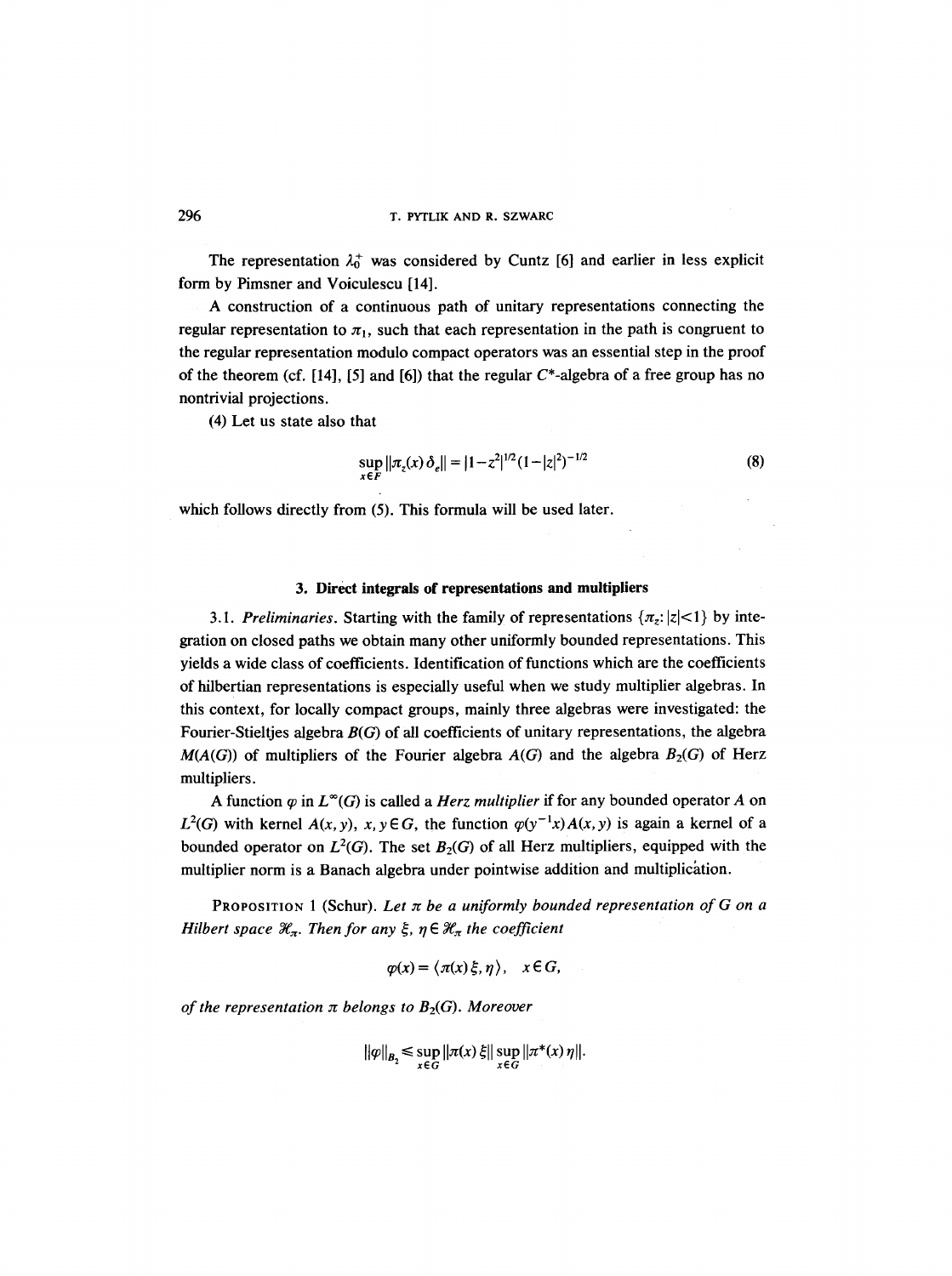We always have  $B(G) \subset B_2(G) \subset M(A(G))$  with continuous inclusions. For amenable groups these algebras coincide. On the other hand both inclusions are proper for free groups (cf., [10], [11], [1], [7], [13]).

*Remark.* It has been shown in [2] that for any locally compact group G the algebra  $B_2(G)$  coincides with the algebra  $M_0(A(G))$  of all completely bounded multipliers of the algebra *A(G).* This algebra was introduced and studied in [3].

Two uniformly bounded representations  $\pi_1$  and  $\pi_2$  of a locally compact group G on Hilbert spaces  $\mathcal{H}_1$  and  $\mathcal{H}_2$  are called *similar* or *topologically equivalent* if there exists a bounded invertible operator  $A: \mathcal{H}_1 \to \mathcal{H}_2$  such that  $A\pi_1(x) = \pi_2(x)A$  for any  $x \in G$ . Representations  $\pi_1$  and  $\pi_2$  are called *weakly similar* if they have the same closure in  $B_2(G)$  of sets of their coefficients.

Note that for an amenable group G every uniformly bounded representation of G on a Hilbert space is similar to a unitary representation and if two unitary representations are weakly similar they are weakly equivalent.

3.2. *Integration on paths.* Let  $\gamma$  be a piecewise smooth curve contained in the unit disc  $|z|$ <1. Consider a representation of F

$$
\pi_{\gamma} = \bigoplus_{\gamma} \pi_{z} |dz|
$$

acting on the Hilbert space  $\mathcal{H}_{\gamma} = \bigoplus \int_{\gamma} l^2(F) |dz|$ . Clearly  $\pi_{\gamma}$  is a uniformly bounded representation with

$$
\sup_{x \in F} ||\pi_{\gamma}(x)|| \leq 2 \max_{z \in \gamma} \frac{|1-z^2|}{1-|z|}.
$$

PROPOSITION 2. Let f be a holomorphic function in a neigbourhood of  $\gamma$ . Then the *complex function q~ defined on F by* 

$$
\varphi(x) = \int_{\gamma} z^{|x|} f(z) \, dz
$$

*is a coefficient of the representation*  $\pi$ <sup>*, and*</sup>

$$
||\varphi||_{B_2} \leq \int_{\gamma} |f(z)| \frac{|1-z^2|}{1-|z|^2} |dz|.
$$

*Proof.* Take two functions g and h on  $\gamma$  so that  $|g(z)| = |h(z)|$  and  $g(z)$   $\overline{h(z)} = f(z)\chi(z)$ , where  $\chi(z)$  denotes the Radon-Nikodym derivative  $dz/dz$ . Define two vectors G and H in  $\mathcal{H}_{\gamma}$  by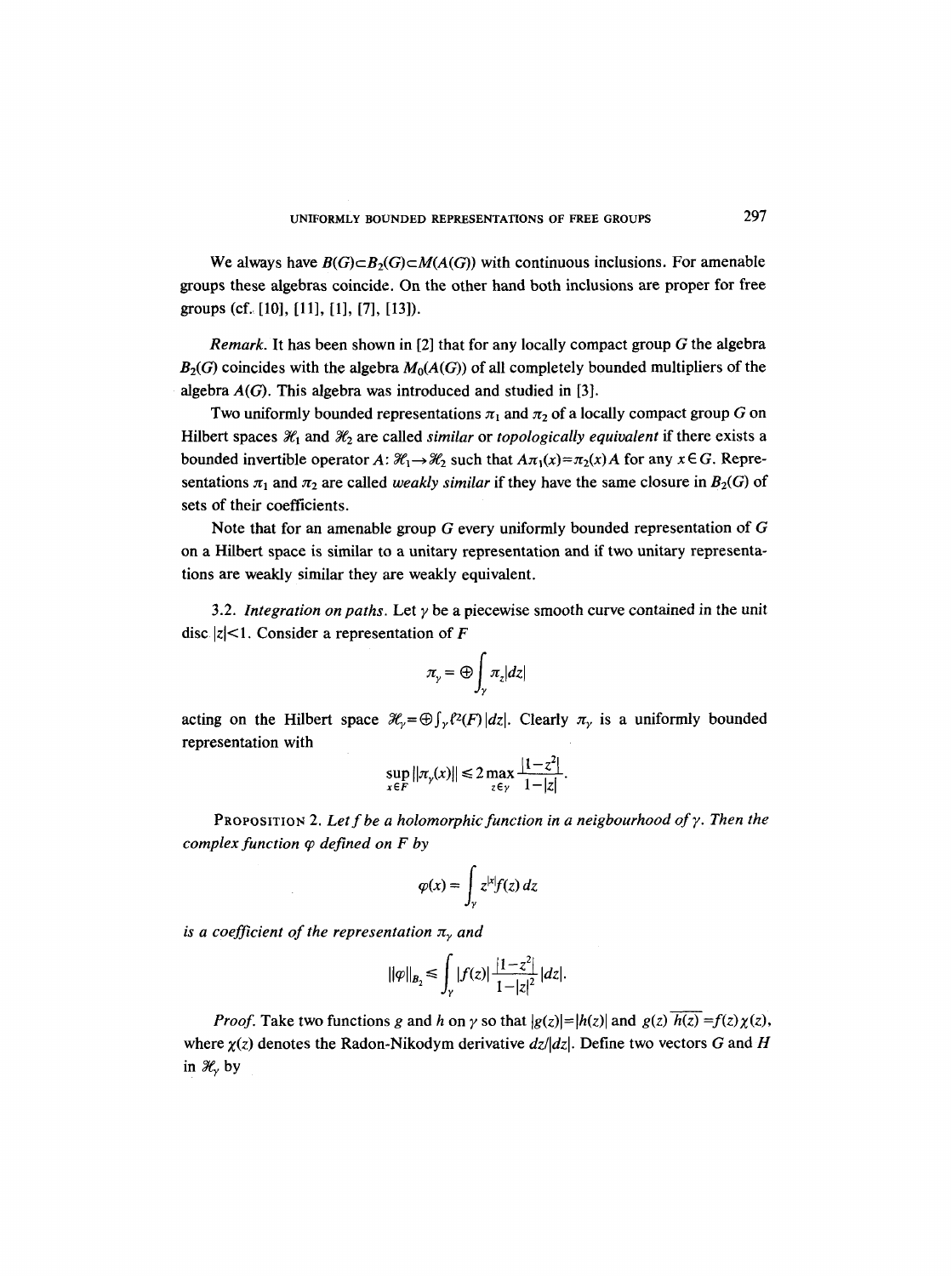$$
G = \bigoplus_{\gamma} g(z) \, \delta_e |dz|, \quad H = \bigoplus_{\gamma} h(z) \, \delta_e |dz|.
$$
 (9)

Then for  $x \in F$ ,

$$
\langle \pi_{\gamma}(x) G, H \rangle = \int_{\gamma} \langle \pi_{z}(x) \, \delta_{e}, \delta_{e} \rangle g(z) \overline{h(z)} |dz|
$$
  
= 
$$
\int_{\gamma} z^{|x|} f(z) \chi(z) |dz| = \int_{\gamma} z^{|x|} f(z) \, dz = \varphi(x).
$$

By Proposition 1, using the formula (8) and the fact that  $|\chi(z)| = 1$ ,  $z \in \gamma$ , we get an estimate for the norm  $||\varphi||_{B_2}$ :

$$
\|\varphi\|_{B_2} \le \sup_{x \in F} \|\pi_y(x) G\| \sup_{x \in F} \|\pi_y^*(x) H\|
$$
  
\n
$$
\le \left( \int_y |g(z)|^2 \frac{|1-z^2|}{1-|z|^2} |dz| \right)^{1/2} \left( \int_y |h(z)|^2 \frac{|1-z^2|}{1-|z|^2} |dz| \right)^{1/2}
$$
  
\n
$$
= \int_y |f(z)| \frac{|1-z^2|}{1-|z|^2} |dz|.
$$

COROLLARY 1. For  $m=0, 1, 2, ...$  *let*  $\chi_m$  *denote the characteristic function of the set*  $\{x \in F: |x|=m\}$ . Let  $a_0, a_1, a_2, ...$  be a sequence of complex numbers such that

$$
\sum_{m=0}^{\infty}|\alpha_m-\alpha_{m+2}|(m+2)<+\infty.
$$

*Then the function* 

 $\mathbb{R}^2$ 

$$
\varphi = \sum_{m=0}^{\infty} \alpha_m \chi_m \tag{10}
$$

*belongs to*  $B_2(F)$ .

*Proof.* For  $m=0, 1, 2, ...$  define a function  $\varphi_m$  on F as  $\chi_0 + \chi_2 + ... + \chi_m$  if m is even and  $\chi_1 + \chi_3 + \ldots + \chi_m$  if m is odd.

If  $\gamma$  is a circle  $\{z \in C: |z|=r\}$ ,  $0 < r < 1$ , then each  $\varphi_m$  is a coefficient of the representation  $\pi_{\gamma}$  because

$$
\varphi_m(x) = \frac{1}{2\pi i} \int_{\gamma} z^{|x|} f_m(z) dz, \quad x \in F,
$$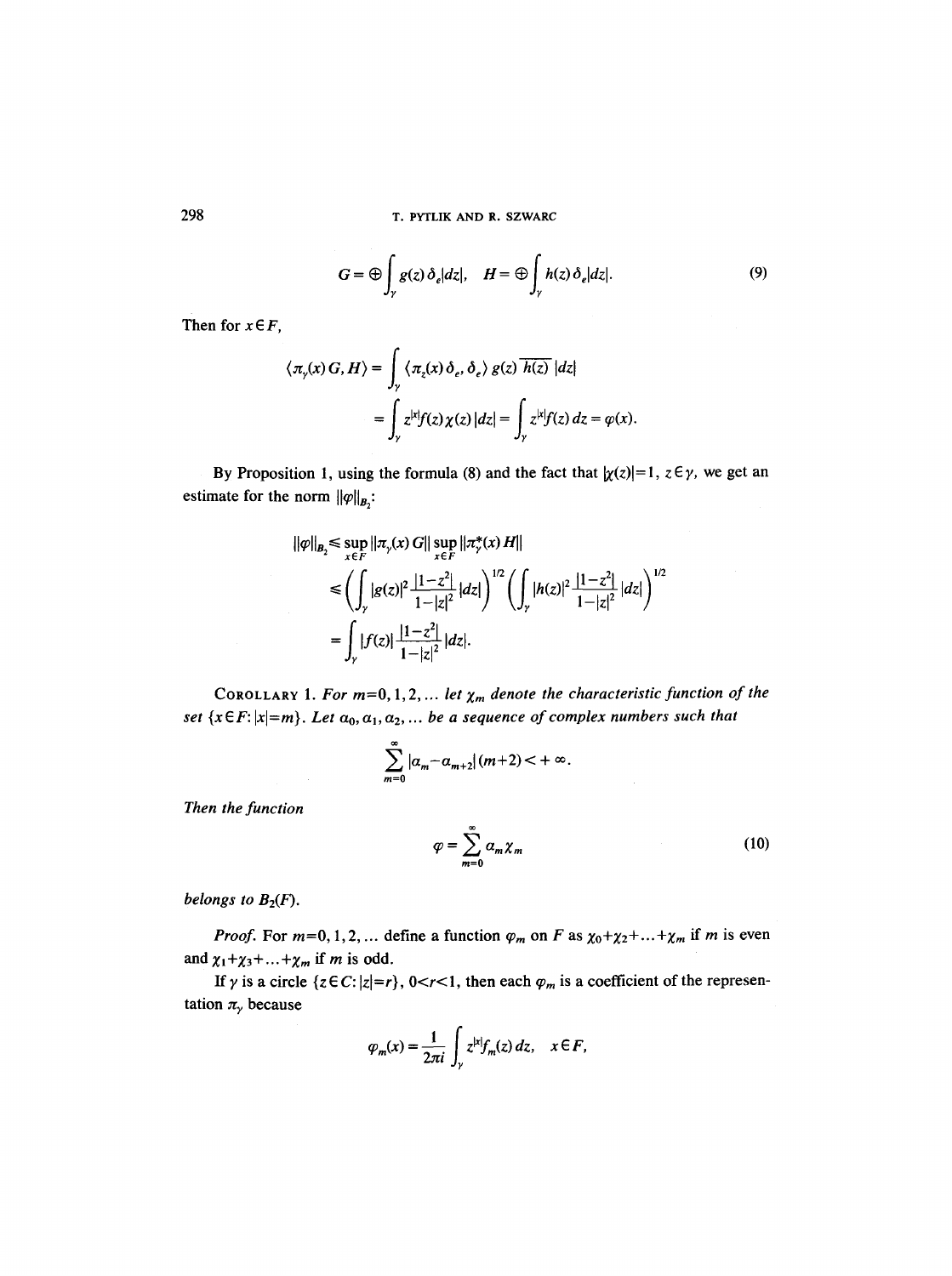where

$$
f_m(z) = \frac{1}{z^{m+1}(1-z^2)}.
$$

By Proposition 2

$$
\|\varphi_m\|_{B_2} \le \frac{1}{2\pi} \int_{\gamma} \frac{|dz|}{|z|^{m+1}(1-|z|^2)} = \frac{1}{r^m(1-r^2)}.
$$

Taking  $r=(m/(m+2))^{1/2}$  we get  $||\varphi_m||_{B_2} \le \frac{1}{2}e(m+2)$ .

 $\mathcal{L}^{\text{max}}_{\text{max}}$  and  $\mathcal{L}^{\text{max}}_{\text{max}}$ 

Express the function  $\varphi = \sum_{m=0}^{\infty} \alpha_m \chi_m$  in the form  $\varphi = \sum_{m=0}^{\infty} (\alpha_m - \alpha_{m+2}) \varphi_m$ . Then

$$
||\varphi||_{B_2} \leq \sum_{m=0}^{\infty} |\alpha_m - \alpha_{m+2}| ||\varphi_m||_{B_2} \leq \frac{e}{2} \sum_{m=0}^{\infty} (m+2) |\alpha_m - \alpha_{m+2}|.
$$

As a special case of Corollary 1 we get

COROLLARY 2. Let  $a_0, a_1, \ldots$  be a decreasing sequence of positive numbers. If the *series*  $\sum_{m=0}^{\infty} a_m$  *is convergent then the function*  $\sum_{m=0}^{\infty} a_m \chi_m$  *belongs to*  $B_2(F)$ *.* 

3.3. *Remarks.* (1) If the group  $F$  has infinitely many generators then none of the functions  $\varphi = \sum_{m=0}^{N} \alpha_m \chi_m$  belongs to the Fourier-Stieltjes algebra  $B(F)$ , except  $\varphi = \alpha_0 \delta_e$ . Indeed, if the function  $\varphi$  belongs to  $B(F)$  then  $\varphi|_{F_k}$  belongs to  $B(F_k)$  for  $k=1,2,...,$ where  $F_k$  is a subgroup in F generated by k among the free generators. Moreover

$$
||\varphi||_{B(F)} \ge ||\varphi|_{F_k}||_{B(F_k)} = ||\varphi|_{F_k}||_{A(F_k)}.
$$

(The last equality holds since  $\varphi|_{F_k}$  has finite support.) On the other hand, it follows by [9], VIII.1.1 that for  $n=1,2,...,N$ 

$$
||\varphi|_{F_k}||_{A(F_k)} \geq \frac{|\alpha_n|}{n+1} ||\chi_n|_{F_k}||_2 = \frac{|\alpha_n|}{n+1} \sqrt{2k(2k-1)^{n-1}}.
$$

Comparing these two inequalities and letting k tend to infinity we get  $\alpha_n=0$  for  $n=1,2,...,N$ .

Even if the group  $F$  has only finite number of generators, the same argument shows that there exists a function in  $B_2(F) - B(F)$ .

(2) If the group  $F$  has no more than countably many generators then there exists a sequence of functions with finite supports on F which is an approximate unit for  $A(F)$ and is uniformly bounded in the  $B_2(F)$  norm. This is a result of de Canniere and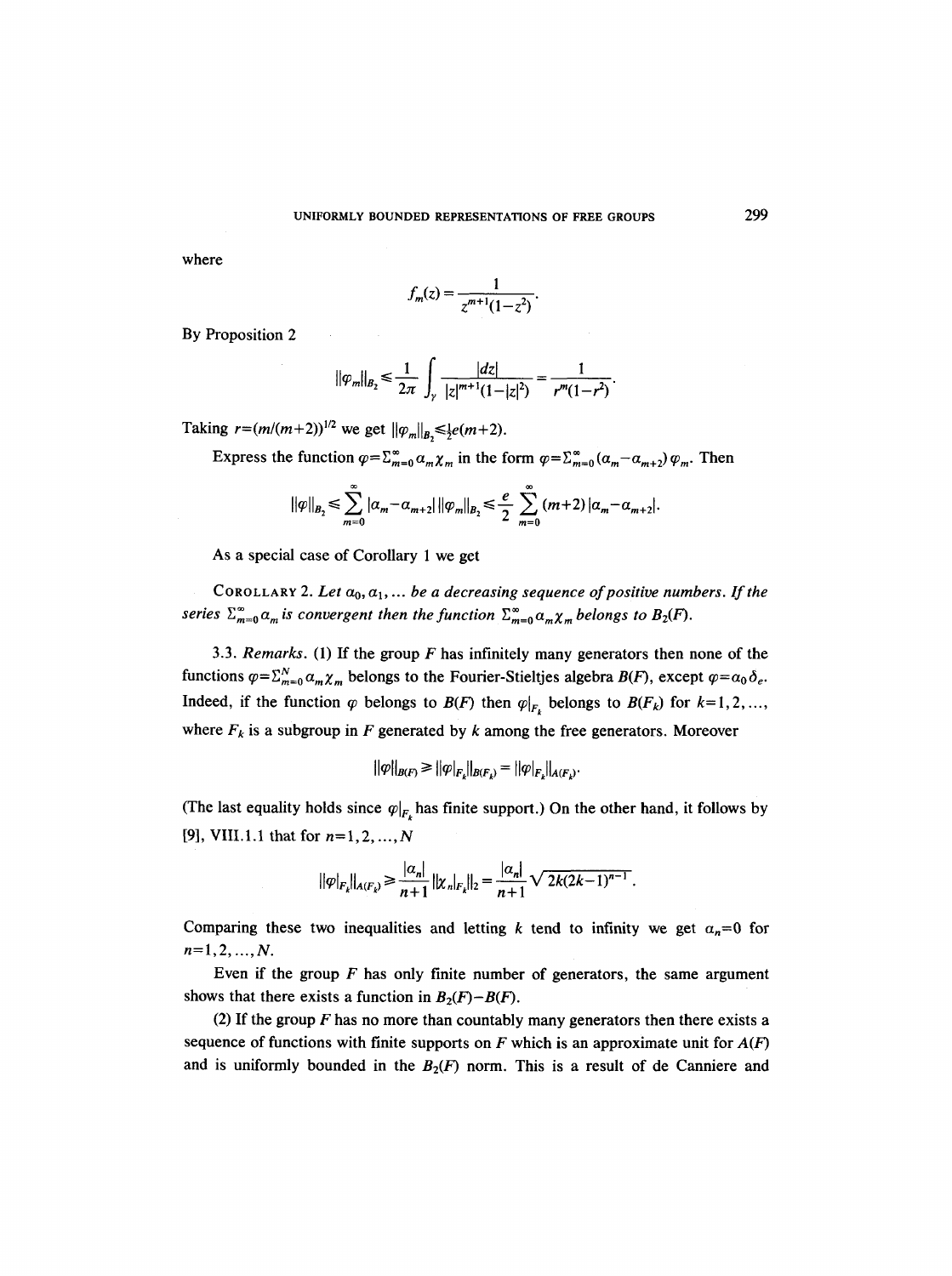Haagerup ([3], 3.9). It can be seen easily, applying Corollary 1, that the approximate unit in  $A(F)$  constructed by Haagerup in the earlier paper [10] has the desired property.

3.4. *Some estimates from below.* A complex function  $\varphi$  on F is called *radial* if the value  $\varphi(x)$ ,  $x \in F$ , depends only on |x|, the length of x. Any radial function has unique expression of the form (I0).

Proposition 2 and the method presented in the proof of Corollary 1 give a tool to estimate from above the  $B_2(F)$  norm of radial functions. The next theorem gives estimates from below.

THEOREM 2. *Let F be a free group on infinitely many generators. For any radial function*  $\varphi = \sum_{m=0}^{\infty} a_m \chi_m$  *with only a finite number of*  $a_m$ 's different from zero we have

$$
\|\varphi\|_{B_2(F)} \ge \|\varphi\|_{M(A(F))} \ge \sup_{t \in (0,\pi)} \frac{2}{\pi} \int_0^{\pi} \left| \sum_{m=0}^{\pi} \alpha_m \frac{\sin((m+1) s \sin s \sin((m+1) t)}{\sin t} \right| ds. \tag{11}
$$

*Proof.* Fix a sequence  $x_1, x_2, \ldots$  of free generators in F and let  $F_k$  denote the subgroup in F generated by  $x_1, x_2, ..., x_k$ . Let  $VN(F_k)$  denote the von Neumann algebra of operators on  $\ell^2(F_k)$  generated by the left regular representation. Denote also  $VN_r(F_k)$  the subalgebra in  $VN(F_k)$  of these operators T for which  $T\delta_e$  is a radial function on  $F_k$ .

For  $k, n=1,2,...$  define  $\chi_{n,k}$  to be the characteristic function of the set  $\{x \in F_k: |x|=n\}$  and  $\hat{\chi}_{n,k}$  the function on  $(0,\pi)$  defined as

$$
\hat{\chi}_{n,k}(s) = (2k-1)^{n/2} \left( \frac{\sin{(n+1)s}}{\sin{s}} - \frac{1}{2k-1} \frac{\sin{(n-1)s}}{\sin{s}} \right)
$$
  

$$
\hat{\chi}_{0,k}(s) = 1.
$$

It follows from [15], Theorem 5.1 that the correspondence  $\chi_{n,k}\rightarrow\hat{\chi}_{n,k}$ ,  $n=0, 1, 2, \ldots$ , may be uniquely extended to an isometric isomorphism of  $VN_r(F_k)$  onto  $L^{\infty}(0, \pi)$ . For a function  $f=\sum_{m=0}^{\infty}\beta_m\chi_{m,k}$  in  $VN_r(F_k)$ , the function  $\hat{f}$  has the form

$$
\hat{f}(s) = \sum_{m=0}^{\infty} (2k-1)^{m/2} (\beta_m - \beta_{m+2}) \frac{\sin (m+1) s}{\sin s}, \quad 0 < s < \pi.
$$
 (12)

Let  $\varphi = \sum_{m=0}^{\infty} a_m \chi_m$  be a radial function on F with only a finite number of  $a_m$ 's different from zero. For any natural number k multiplication by  $\varphi$  defines a bounded operator on  $VN_r(F_k)$  with norm not exceeding  $||\varphi||_{M(A(F))}$ . Thus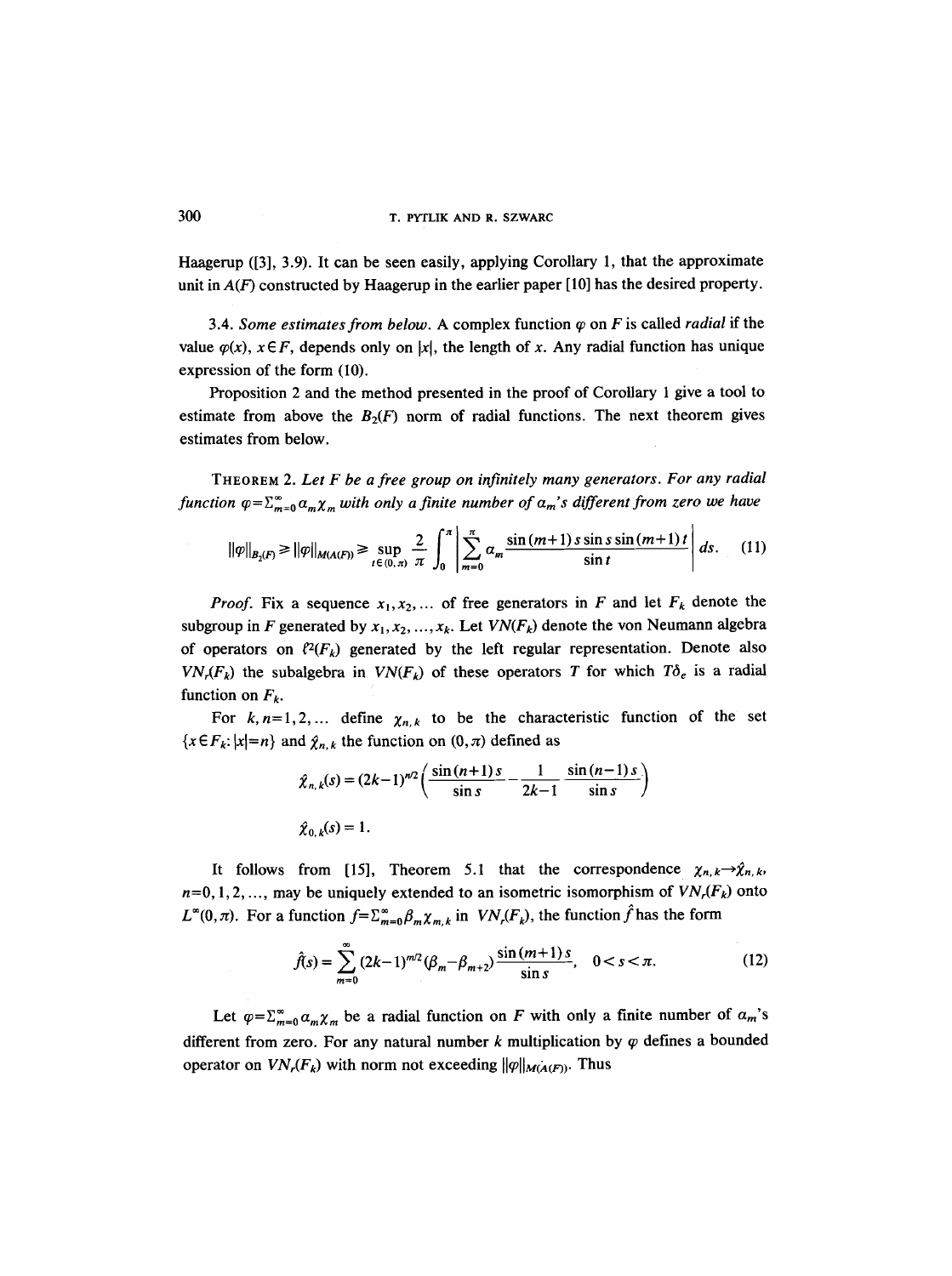$$
\|\varphi\|_{M(A(F))} \geq \sup \{ \|\langle \varphi f \rangle^{\wedge}\|_{\infty}: f \in VN_r(F_k), \|\hat{f}\|_{\infty} \leq 1 \}.
$$

Since by (12) we have

$$
\frac{2}{\pi}\int_0^{\pi}\hat{f}(s)\sin s\sin (m+1)\,s\,ds=(2k-1)^{m/2}(\beta_m-\beta_{m+2}),\quad m=0,1,2,\ldots,
$$

thus

$$
\beta_m = (2k-1)^{-m/2} \frac{2}{\pi} \int_0^{\pi} \hat{f}(s) \sin s \sum_{r=0}^{\infty} \frac{\sin (m+2r+1) s}{(2k-1)^r} ds
$$

and so

$$
(\varphi f)^{\wedge}(t) = \sum_{m=0}^{\infty} (\alpha_m \beta_m - \alpha_{m+2} \beta_{m+2}) (2k-1)^{m/2} \frac{\sin (m+1)t}{\sin t}
$$
  
=  $\frac{2}{\pi} \int_0^{\pi} \hat{f}(s) \sin s \sum_{m=0}^{\infty} \left[ \left( \alpha_m \sin (m+1) s \right) + \sum_{r=1}^{\infty} \frac{\alpha_m - \alpha_{m+2}}{(2k-1)^r} \sin (m+2r+1) s \right] \frac{\sin (m+1)t}{\sin t} ds.$ 

If we put an arbitrary function g in  $L^{\infty}(0,\pi)$  with  $||g||_{\infty} \le 1$  instead of  $\hat{f}$  and pass to the limit with  $k$  tending to infinity we get

$$
\|\varphi\|_{M(A(F))} \geq \sup_{t \in (0,\pi)} \frac{2}{\pi} \left| \int_0^{\pi} g(s) \sum_{m=0}^{\infty} \alpha_m \frac{\sin{(m+1)} s \sin s \sin{(m+1)} t}{\sin t} ds \right|.
$$

This implies (11).

Consider the system  $U_m$ ,  $m=1,2,...$  of the second type Tschebyshev polynomials

$$
U_m(x) = \sqrt{\frac{2}{\pi}} \frac{\sin((m+1)\arccos x)}{\sqrt{1-x^2}}, \quad x \in (-1, 1).
$$

This system is an orthonormal basis in  $L^2((-1, 1), \mu)$ , where  $d\mu(x) = \sqrt{1-x^2} dx$ .

COROLLARY 3. *Let F be a free group on infinitely many generators. For a radial function*  $\varphi = \sum_{m=0}^{\infty} \alpha_m \chi_m$  *in*  $B_2(F)$  *define an operator on*  $L^1((-1, 1), \mu)$  *by* 

$$
(T_{\varphi} f)(x) = \int_{-1}^{1} K_{\varphi}(x, y) f(y) d\mu(y),
$$

*where*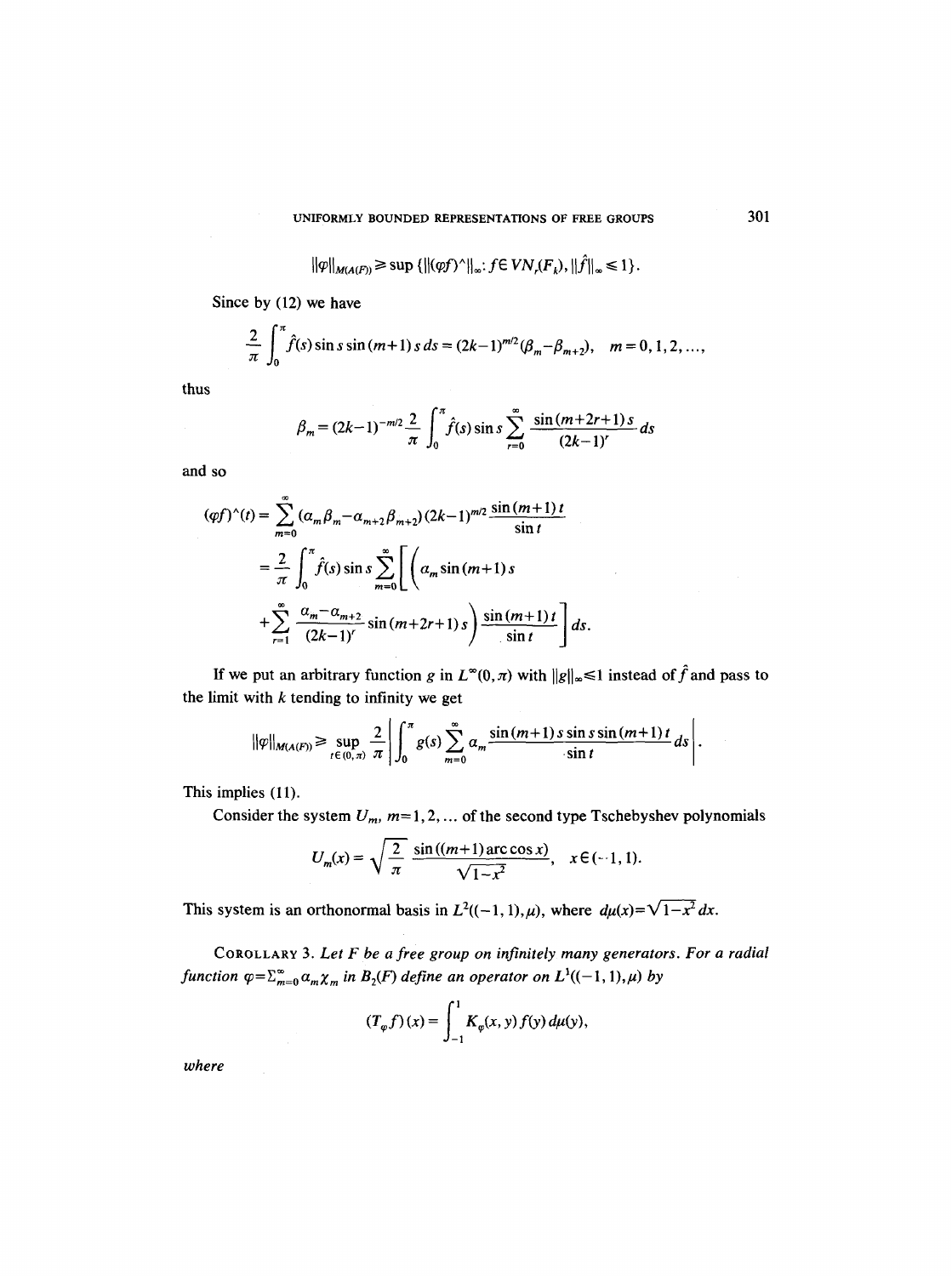$$
K_{\varphi}(x, y) = \sum_{m=0}^{\infty} \alpha_m U_m(x) U_m(y).
$$

*Then*  $T_{\varphi}$  *is a bounded operator and* 

$$
||T_{\varphi}|| \le ||\varphi||_{M(A(F))} \le ||\varphi||_{B_2(F)}.
$$
\n(13)

*The correspondence*  $\varphi \rightarrow T_{\varphi}$  *is an algebra homomorphism.* 

*Proof.* Changing variables  $x = \cos s$ ,  $y = \cos t$  we get that the right hand side of (11) is equal to

$$
\sup_{x \in (-1,1)} \int_{-1}^1 |K_{\varphi}(x,y)| \, d\mu(y).
$$

It means that  $T_{\varphi}$  is a bounded operator on  $L^1((-1, 1), \mu)$  and (13) holds. To see that  $T_{\varphi\psi} = T_{\varphi} T_{\psi}$  observe that  $T_{\chi_m} U_m = U_m$  and  $T_{\chi_m} U_n = 0$  for  $m+n$ .

COROLLARY 4. *Assume that the free group F has infinitely many generators. For a complex number z,*  $|z| < 1$ *, define*  $\varphi_z(x) = z^{|x|}$  *for*  $x \in F$ *. Then* 

$$
||\varphi_z||_{B_2(F)} = ||\varphi_z||_{M(A(F))} = ||T_{\varphi_z}|| = \frac{|1-z^2|}{1-|z|^2}.
$$

*Proof.* The estimate  $||\varphi_z||_{B_2(F)} \le |1-z^2|/(1-|z|^2)$  follows from (8) and Proposition 1. On the other side

$$
||T_{\varphi_z}|| \ge \frac{2}{\pi} \int_0^{\pi} \left| \sum_{m=0}^{\infty} (m+1) z^m \sin (m+1) s \sin s \right| ds
$$

by Theorem 2. But

$$
\sum_{m=0}^{\infty} (m+1) z^m \sin (m+1) s = \frac{1}{2i} \left( e^{is} \sum_{m=0}^{\infty} (m+1) z^m e^{ims} - e^{-is} \sum_{m=0}^{\infty} (m+1) z^m e^{-ims} \right)
$$
  
= 
$$
\frac{1}{2i} \left( \frac{e^{is}}{(1-z e^{is})^2} - \frac{e^{-is}}{(1-z e^{-is})^2} \right) = \frac{(1-z^2) \sin s}{(1-z e^{is})^2 (1-z e^{-is})^2}.
$$

Thus

$$
\left|\sum_{m=0}^{\infty} (m+1) z^m \sin (m+1) s \sin s\right| = |1-z^2| \frac{\sin^2 s}{|(1-z e^{is})(1-z e^{-is})|^2}.
$$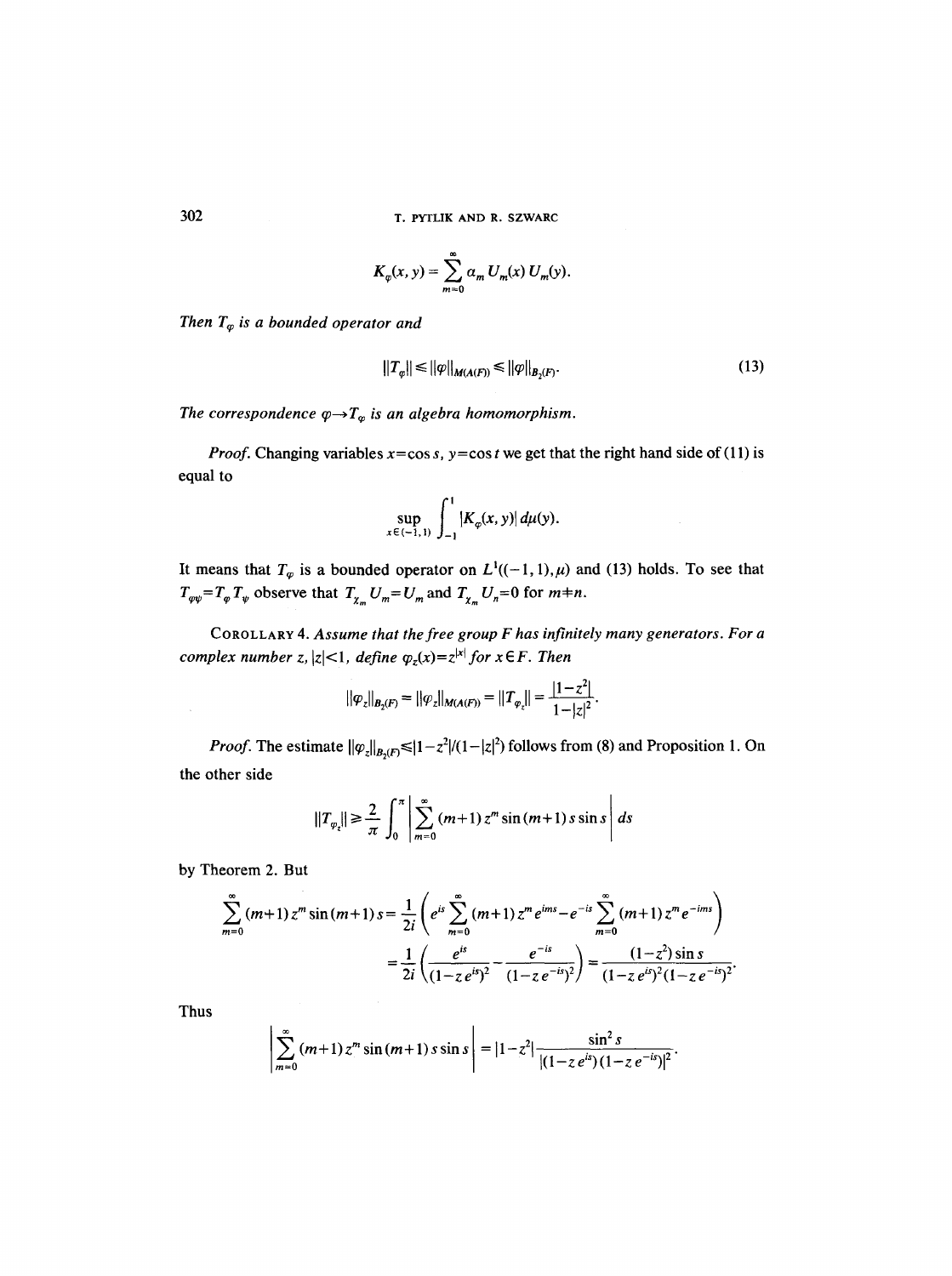Denote

$$
f_z(s) = \frac{\sin s}{(1 - z e^{is})(1 - z e^{-is})} = \frac{1}{2iz} \left( \frac{1}{1 - z e^{is}} - \frac{1}{1 - z e^{-is}} \right) = \sum_{m=0}^{\infty} z^m \sin (m+1) s.
$$

Then

$$
||T_{\varphi_z}|| \geq \frac{2}{\pi} |1-z^2| \int_0^{\pi} f_z(s) \overline{f_z(s)} ds = |1-z^2| \sum_{m=0}^{\infty} |z|^{2m} = \frac{|1-z^2|}{1-|z|^2}.
$$

3.5. *Remarks.* (1) The functions  $\varphi_z$ ,  $|z| < 1$ , play a fundamental part in present theory. They are analogues of the spherical functions on  $SL(2, \mathbb{R})$ . The function  $\varphi_z$  is the unique, up to a constant multiple, radial coefficient of the representation  $\pi$ <sub>z</sub> (cf. Theorem 3). The explicit formula for the kernel  $K_{\varphi}$  of the operator  $T_{\varphi}$  is

$$
K_{\varphi_z}(\cos s, \cos t) = \frac{1-z^2}{(1-2z\cos(s+t)+z^2)(1-2z\cos(s-t)+z^2)}.
$$

(2) Applying Proposition 2 and Theorem 2 to the function  $\varphi=\chi_m$ ,  $m=1,2,...$ , we get the following estimate

$$
\frac{8}{\pi^2}(m+1) \le ||\chi_m||_{B_2(F)} \le \frac{4e}{\pi}(m+1).
$$

3.6. *Characterization of radial coefficients.* As we have seen in Proposition 2, if we take two vectors *G, H* of the special form (9) in the representation space  $\mathcal{H}_y$  for a path  $\gamma$ then the corresponding coefficient of  $\pi_{\nu}$  is a radial function. Conversely, if  $\varphi$  is a radial coefficient of the representation  $\pi_{\gamma}$  then we can always find two vectors G, H in  $\mathcal{H}_{\gamma}$  of the form (9) such that  $\varphi(x) = \langle \pi_y(x)G, H \rangle$ . We prove it only for circles, although the proof works generally. In this case we obtain especially simple characterization of radial coefficients.

THEOREM 3. Let  $C(r)$  denote the circle  $\{z \in C: |z|=r\}$ ,  $0 < r < 1$ . Let F be a free group *on infinitely many generators. A radial function*  $\varphi$  *is a coefficient of the representation*  $\pi_{C(r)}$  if and only if there exists a function f in  $L^1(T^1)$ , where  $T^1$  is the unit circle, such *that* 

$$
\varphi(x) = r^n \hat{f}(n), \quad x \in F, \ n = |x|.
$$
\n(14)

*Proof.* Let  $G, H \in \mathcal{H}_{C(r)}$ , i.e.

$$
G=\oplus\int_{C(r)}G_z|dz|,\quad H=\oplus\int_{C(r)}H_z|dz|,
$$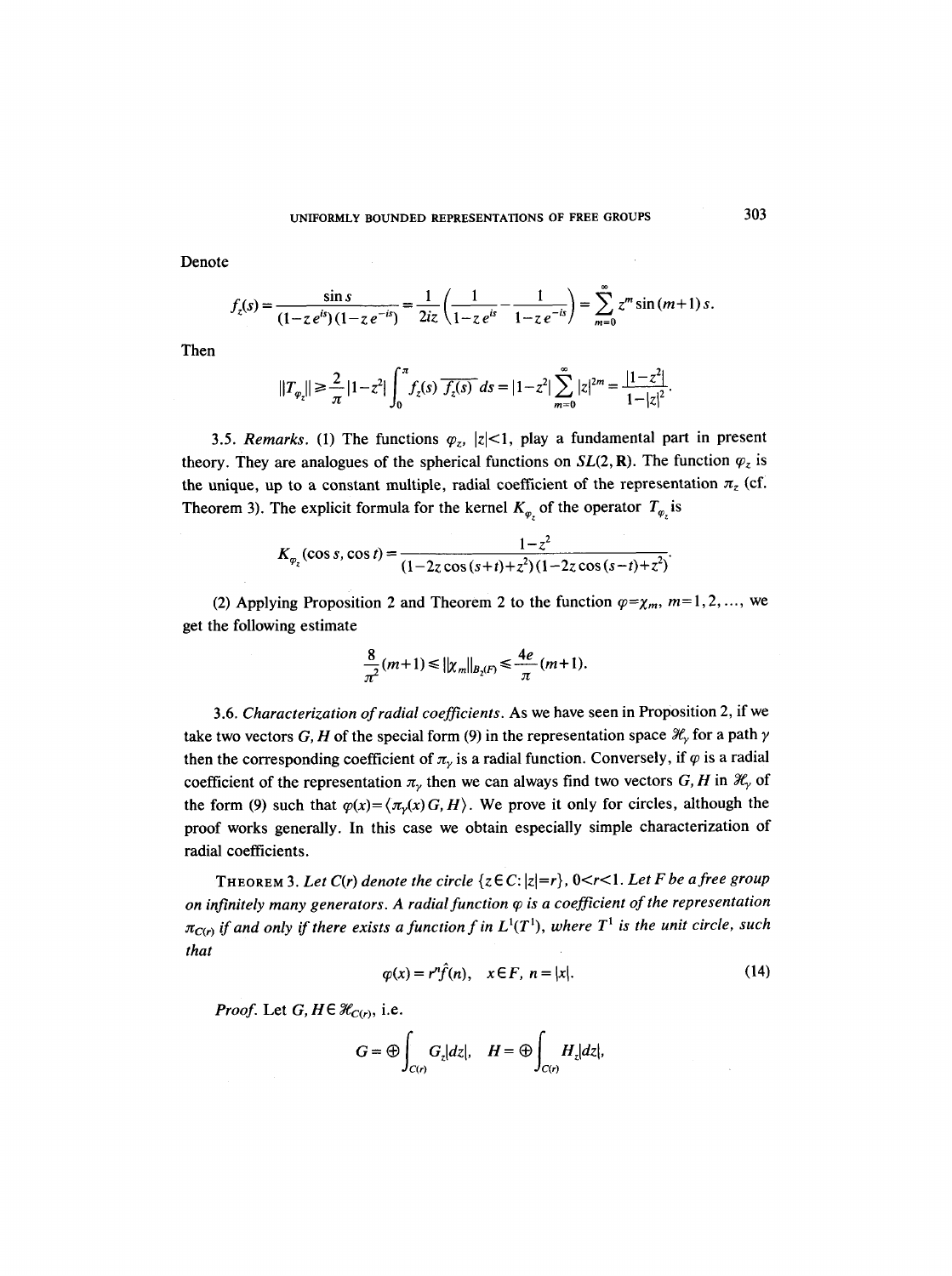where  $G_z$ ,  $H_z \in \ell^2(F)$ . Suppose that the function

$$
\varphi(x) = \langle \pi_{C(r)}(x) G, H \rangle = \int_{C(r)} \langle \pi_z(x) G_z, H_z \rangle |dz|
$$

is radial. Write  $\varphi = \sum_{m=0}^{\infty} a_m \chi_m$ . Choose a sequence  $x_1, x_2, \ldots$  of free generators in F and let  $S_{z,k}$  be the operator defined in (6). Let T be the orthogonal projection onto the onedimensional subspace  $C\delta_e$ . Then

$$
\alpha_n = \int_{C(r)} \left\langle S_{z,k}^n G_z, H_z \right\rangle |dz|
$$

for any  $k, n=1,2,...$ . Since the sequence of operators  $\{S_{z,k}\}_{k=1}^{\infty}$  strongly converges on  $l^2(F)$  to the operator  $zT$  then by the Dominated Convergence Principle we get

$$
\alpha_n = \int_{C(r)} z^n \langle TG_z, H_z \rangle |dz|, \quad n = 1, 2, \dots.
$$

Define a function f on  $T^1$  by

$$
f(z) = r \langle TG_{r\bar{z}}, H_{r\bar{z}} \rangle = r \langle TG_{r\bar{z}}, TH_{r\bar{z}} \rangle, \quad |z| = 1.
$$

*Then f*  $\in L^1(T^1)$  *with*  $||f||_1 \le ||G||_{\mathcal{H}_{C(r)}} ||H||_{\mathcal{H}_{C(r)}}$  and f fulfills (14) for  $n=1, 2, ...$ . To get (14) also for  $n=0$  take the function  $f-\hat{f}(0)+\alpha_0$  instead of f.

The converse implication is actually shown in the proof of Proposition 2.

3.7. *Invariant subspaces for*  $\pi_{C(r)}$ . Let *H* denote the Hilbert space

$$
\mathcal{H}=\bigoplus_{T^1}\ell^2(F)\,|dz|.
$$

This space may be realized also as one of the spaces  $L^2(T^1 \times F)$  or  $L^2(T^1) \ddot{\otimes} l^2(F)$ , where the symbol  $\otimes$  means the completion of  $L^2(T^1)\otimes \ell^2(F)$  in the unique Hilbert space norm. For any r,  $0 < r < 1$ , the space  $\mathcal{H}_{C(r)}$  is isometrically isomorphic to  $\mathcal{H}$ , the isomorphism being  $\mathcal{H}\ni f_r \in \mathcal{H}_{C(r)}$ , where  $f_r(z, x) = r^{-1/2}f(r^{-1}z, x)$ ,  $|z|=r$ ,  $x \in F$ . In this manner we may treat each  $\pi_{C(r)}$  acting on  $\mathcal{H}$ . We get the following formula for this action

$$
(\pi_{C(r)}(a) f \otimes g)(z, x) = f(z) (\pi_{rz}(a) g)(x) \tag{15}
$$

 $\mathcal{A}^{\mathcal{A}}$ 

with  $f \in L^2(T^1)$ ,  $g \in \ell^2(F)$ ,  $z \in T^1$  and a,  $x \in F$ .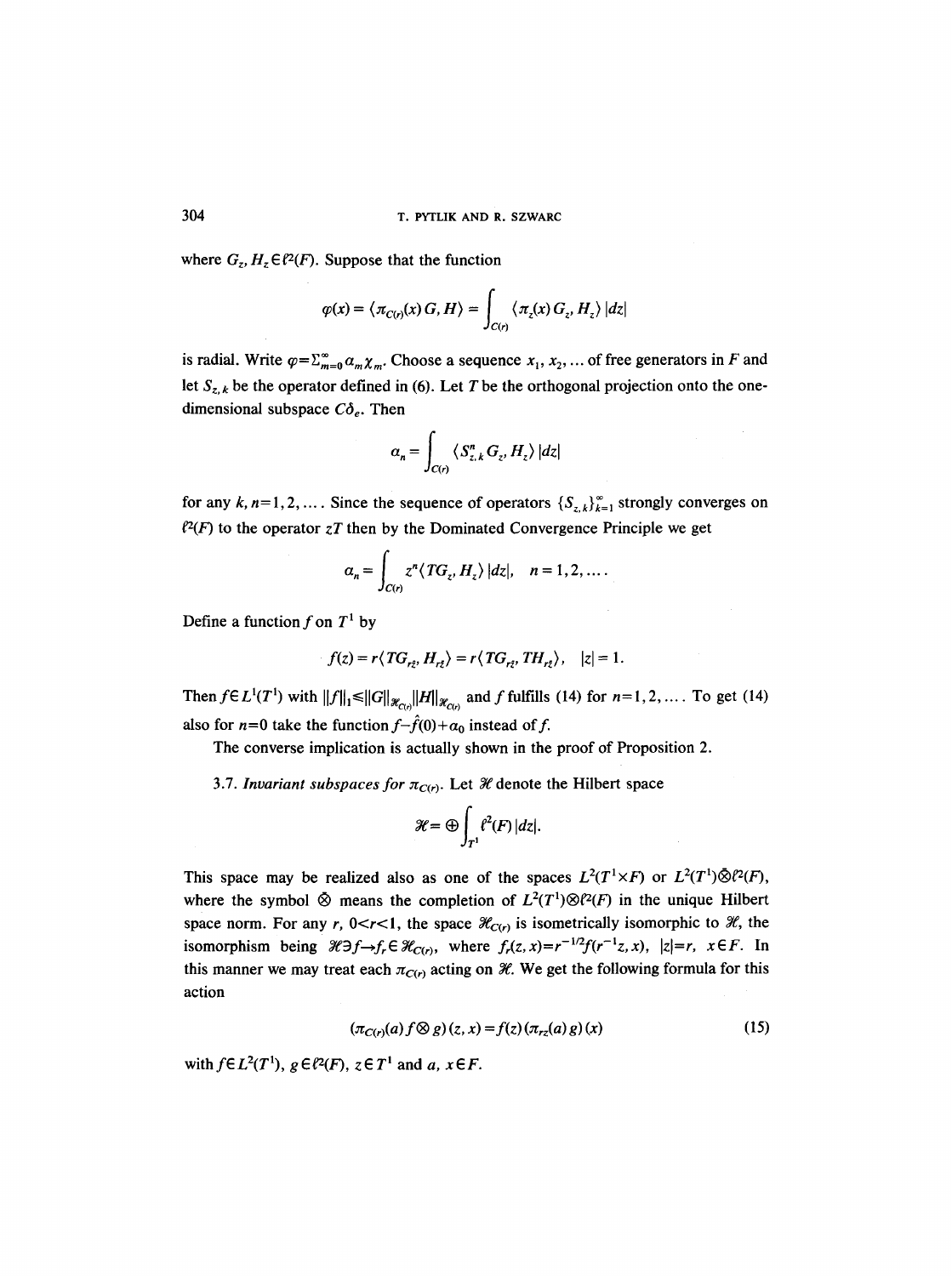Let H<sup>2</sup> be the subspace  $H^2\ddot{\otimes}l^2(F)\subset\mathcal{H}$ , where  $H^2$  is the Hardy space of analytic functions in  $L^2(T^1)$ . Then since  $\{\pi_z: |z|<1\}$  is an analytic family of representations, the space  $\mathcal{H}^{\circ}$  is invariant under each representation  $\pi_{C(r)}$ , 0<r<1. Denote the restriction of  $\pi_{C(r)}$  to  $\mathcal{H}^{\circ}$  by  $\pi_{C(r)}^{\circ}$ .

LEMMA 3. *Let F be a free group on infinitely many generators. Fix a number r,*  0<r < 1. Then the representation  $\pi_{Cr}^{\circ}$  is indecomposable, weakly similar to  $\pi_{Cr}$  and  $1 \otimes \delta_e$  is a cyclic vector for  $\pi_{CR}^{\circ}$ .

*Proof.* It is clear by (15) that the multiplication by z commutes with  $\pi_{C(r)}$ . It follows that each of the spaces  $z^m\mathcal{H}^{\circ} = z^mH^2\tilde{\otimes}l^2(F)$ ,  $m=0, \pm 1, \pm 2, ...$  is invariant under  $\pi_{C(r)}$ . The restriction of  $\pi_{C(r)}$  to any of them is isometrically equivalent to  $\pi_{C(r)}^{\circ}$ . To prove that  $\pi_{C(r)}^{\circ}$  is weakly similar to  $\pi_{C(r)}$  it suffices to show that any coefficient of  $\pi_{C(r)}$  is a limit in  $B_2(F)$  of a sequence of coefficients of  $\pi_{C(r)}^{\circ}$ .

Let f and g be two functions in  $\mathcal{X}$ . There exist two sequences  $f_1, f_2, \ldots$  and  $g_1$ ,  $g_2, \ldots$  in  $\mathcal X$  such that  $f_m, g_m \in z^{-m} \mathcal X^{\circ}, m=1,2, \ldots$ , and

$$
\lim_{m\to\infty}||f-f_m||=\lim_{m\to\infty}||g-g_m||=0.
$$

It follows that the coefficient

$$
\varphi(x) = \langle \pi_{C(r)}(x) f, g \rangle, \quad x \in F,
$$

is a limit in  $B_2(F)$  of coefficients

$$
\varphi_m(x) = \langle \pi_{C(r)}(x) f_m, g_m \rangle, \quad x \in F.
$$

But  $\varphi_m$  is a coefficient of the representation  $\pi_{C(r)|z - mg^n}$  and so of  $\pi_{C(r)}^{\circ}$  too.

To see that  $\pi_{Cr}^{\circ}$  is indecomposable let P be a projection in  $\mathcal{H}^{\circ}$  which commutes with  $\pi_{C(r)}^{\circ}$ . As we have seen in the proof of Theorem 3 the operator rzI $\otimes$ T is a strong limit of a sequence  $\bigoplus_{\tau \in S_{r,z}} |dz|$  when  $k \to \infty$ . Therefore  $z/\sqrt{2}T$  belongs to the von Neumann algebra generated by  $\pi_{C(r)}^{\circ}$  and so it commutes with P. This means that  $H^2 \hat{\otimes} C \delta_e$  is an invariant subspace for P and  $P(H^2 \hat{\otimes} C \delta_e)$  reduces the operator  $zI \otimes T|_{H^2 \bar{\otimes} C\delta}$ . But the multiplication by z is an irreducible operator on  $H^2$  (cf. [16], Theorem 5.3), thus the restriction of P to  $H^2 \bar{\otimes} C \delta_e$  must be 0 or I. In particular

 $P(1 \otimes \delta_e) = 1 \otimes \delta_e$  or  $P(1 \otimes \delta_e) = 0$ . This implies that

$$
P\pi_{C(r)}^{0}(x)\left(1\otimes\delta_{e}\right)=\pi_{C(r)}^{0}(x)\left(1\otimes\delta_{e}\right)
$$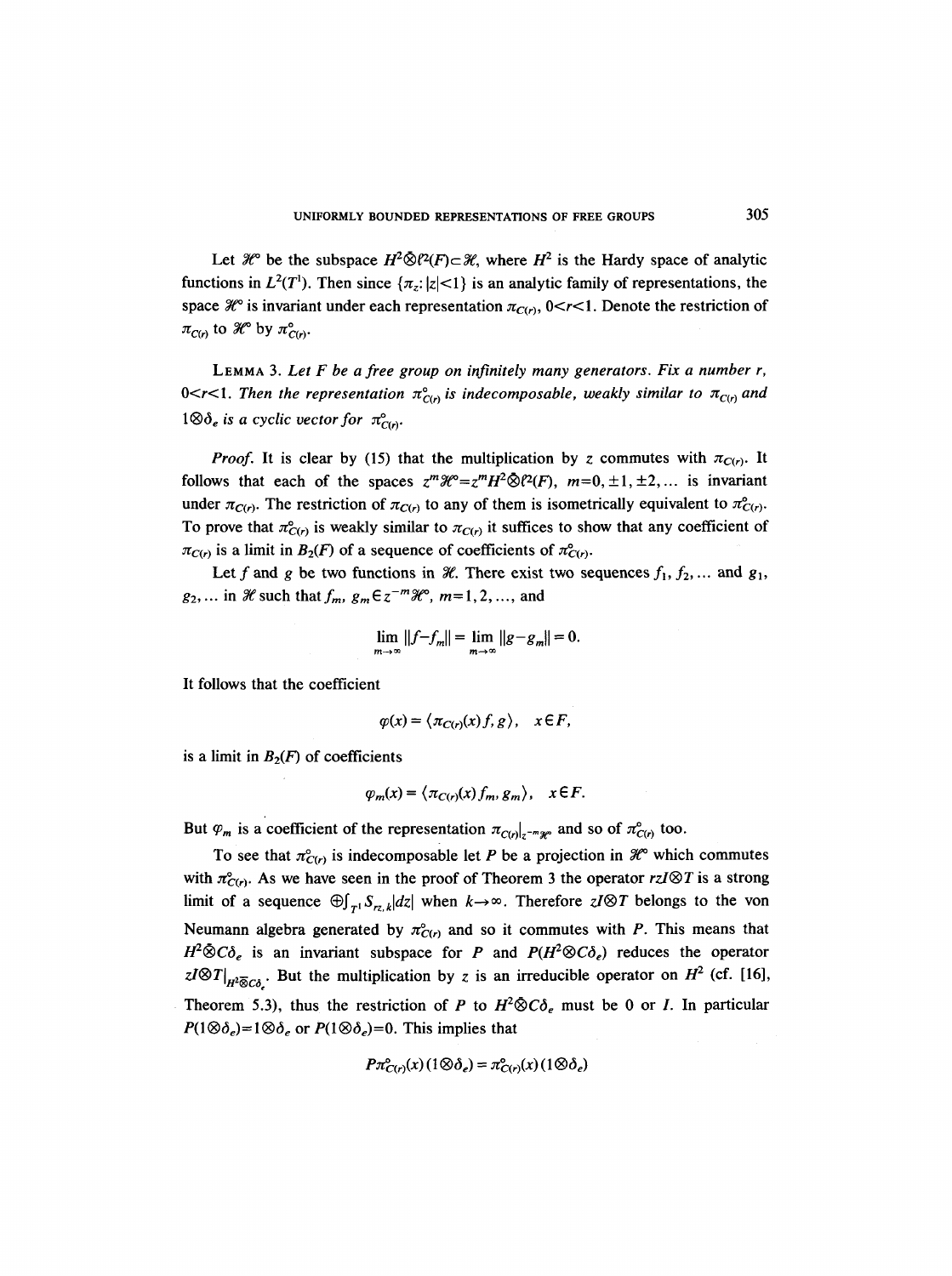for any  $x \in F$  or

$$
P\pi_{C(r)}^{\circ}(x)\left(1\otimes\delta_e\right)=0
$$

for any  $x \in F$ . If we prove that  $1 \otimes \delta_e$  is a cyclic vector for  $\pi^{\circ}_{C(r)}$  we get then  $P=0$  or *P=I.* 

Let M denote the closed cyclic subspace in  $\mathcal{H}^{\circ}$  generated by  $1 \otimes \delta_e$ . To prove that  $1\otimes \delta_e$  is cyclic for  $\pi_{C(r)}^e$  it suffices to show that  $f\otimes \delta_x \in M$  for any  $f\in H^2$  and any  $x\in F$ .

Applying the operator  $z/\mathcal{T}$  to  $1\mathcal{D}\delta_e$  several times we get  $z^n\mathcal{D}\delta_e\in M$  for  $n=0, 1, 2, \ldots$ , and thus also that  $f \otimes \delta_e \in M$  for any  $f \in H^2$ .

Let now  $x \in F$ . If  $|x|=1$  then for any  $f \in H^2$ 

$$
\pi_{C(r)}^{\circ}(x)\left(\frac{f(z)}{1-r^2z^2}\otimes\delta_e\right)=\frac{rzf(z)}{\sqrt{1-r^2z^2}}\otimes\delta_e+f(z)\otimes\delta_x
$$

by  $(5)$  and  $(15)$ . But since

$$
\frac{f(z)}{\sqrt{1-r^2z^2}} \otimes \delta_e \quad \text{and} \quad \frac{rzf(z)}{\sqrt{1-r^2z^2}} \otimes \delta_e
$$

both are in M, we have  $f \otimes \delta_x \in M$ . For all other  $x \in F$  the proof is similar and goes by induction on the length of  $x$ .

*Remark.* The only non-trivial closed subspaces in  $\mathcal{H}^{\circ}$ , invariant under  $\pi_{C(r)}^{\circ}$  are

$$
z^{m-1}H^2\,\bar{\otimes}\,M + z^mH^2\,\bar{\otimes}\,\ell^2(F),
$$

where  $m=1,2,...$  and M is a closed subspace in  $l^2(F)$  invariant under left translations.

This can be shown in four steps as follows. If for a non-zero function f in  $\mathcal{H}^{\circ}$ ,  $\mathcal{H}_f$ denotes the closed subspace in  $\mathcal{H}^{\circ}$  generated by  $\pi_{C(r)}^{\circ}(a) f$ ,  $a \in F$ , then

- (i)  $\mathcal{H}_f \cap H^2 \otimes C \delta_e = \{0\},$
- (ii)  $\mathcal{H}_f \cap H^2 \tilde{\otimes} C \delta_e = z^m H^2 \tilde{\otimes} C \delta_e$  for some m, m=1,2,...
- (iii)  $z^mH^2\bar{\otimes}l^2(F) \subset \mathcal{H}_f \subset z^{m-1}H^2\bar{\otimes}l^2(F)$ ,

(iv) restrictions of operators  $\pi_{C(r)}^{\circ}(a)$  and  $I \otimes L_a$ ,  $a \in F$ , to the space  $z^{m-1}H^2\tilde{\otimes}l^2(F)$  are equal modulo  $z^mH^2\tilde{\otimes}l^2(F)$ , i.e.  $(\pi_{Cr}(a)f-I\otimes L_a f)\perp$  $z^m H^2 \tilde{\otimes} l^2(F)$  for any  $f \in z^{m-1} H^2 \tilde{\otimes} l^2(F)$ .

Point (i) holds because  $zI\otimes T(\pi_{C(r)}^{\circ}(a) f) \neq 0$  for a suitable  $a \in F$ . Point (ii) because the only non-trivial closed subspace in  $H^2$  invariant under multiplication by z are  $z^mH^2$ ,  $m=1, 2, ...$  (cf. [16], Theorem 5.3). Point (iii) because  $z^m \otimes \delta_{\epsilon}$  is a cyclic vector for the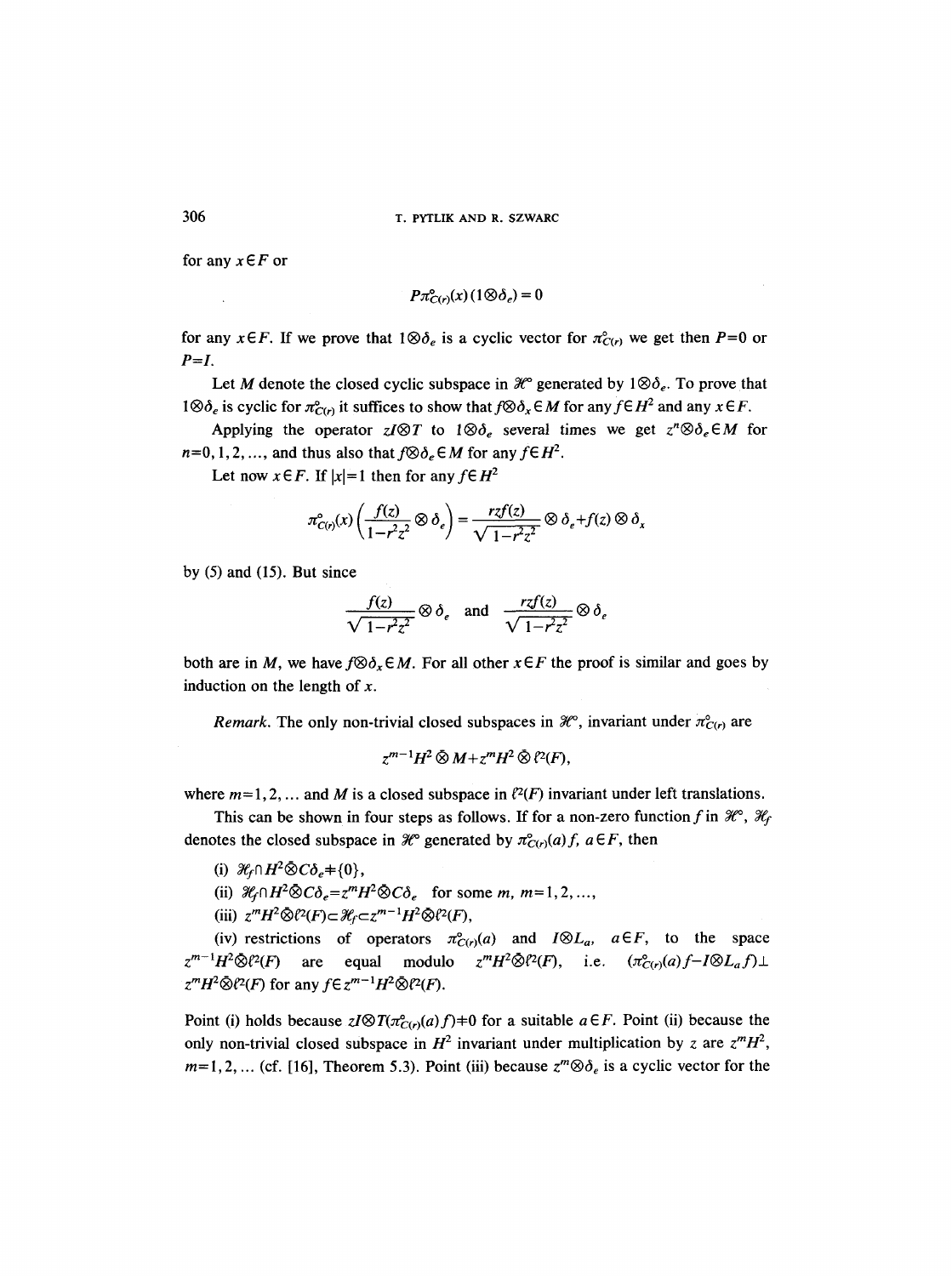restriction of  $\pi_{C(r)}^{\circ}$  to  $z^{m}H^{2}\bar{\otimes}l^{2}(F)$  and because  $\mathcal{H}_{f}\subset (zI\otimes T)^{-1}(z^{m}H^{2}\otimes C\delta_{e})$ . Finally point (iv) follows directly from (5) (use the Taylor expansion of  $\sqrt{1-r^2z^2}$ ).

## 3.8. An unexpected realization of the representation  $\pi^o_{C(r)}$ .

THEOREM 4. *Let F be a free group on infinitely many generators and let Y{(F) denote the set of all complex functions on F with finite supports. Fix a number r,*   $0 < r < 1$ , and for f, g in  $\mathcal{K}(F)$  define

$$
\langle f, g \rangle_r = \sum_{k=0}^{\infty} \sum_{|x|=|y|=k} f(x) \overline{g(y)} r^{|y^{-1}x|}.
$$
 (16)

Then  $\langle , \rangle_r$  is a non-degenerate hermitian form on  $\mathcal{H}(F)$ .

Let  $\mathcal{H}_r$  be the Hilbert space produced from  $(\mathcal{K}(F), \langle , \rangle_r)$  in the standard way. Then *the left regular representation L of the group F on*  $\mathcal{K}(F)$  *extends to a uniformly bounded representation of F on*  $H_r$ *. This representation is indecomposable, similar to*  $\pi_{C(r)}^{\circ}$  *and weakly similar to*  $\pi_{C(r)}$ .

*Proof.* First we show that

$$
\langle f, f \rangle_r \geq (1 - r^2) \|f\|_2^2 \tag{17}
$$

for any  $f \in \mathcal{H}(F)$ . This will prove the first part of the theorem.

*Put*  $f_k = f\chi_k$  for  $k = 0, 1, 2, ...$  (recall that  $\chi_k$  denotes the characteristic function of the set  $\{x \in F: |x|=k\}$ . Then

$$
\langle f, f \rangle_{r} = \sum_{k=0}^{\infty} \langle f_{k}, f_{k} \rangle_{r}.
$$

We have  $\langle f_0, f_0 \rangle_r = |f(e)|^2$  and for  $k=1, 2, ...$  by an elementary computation we get

 $k-1$ 

$$
\langle f_k, f_k \rangle_r = (1 - r^2) \sum_{n=0}^{k-1} r^{2n} ||P^n f_k||_2^2 + r^{2k} ||P^k f_k||_2^2 \ge (1 - r^2) ||f_k||_2^2.
$$

**Therefore** 

$$
\langle f, f \rangle_r \ge (1 - r^2) \sum_{k=0}^{\infty} ||f_k||_2^2 = (1 - r^2) ||f||_2^2
$$

which shows (17).

Define a linear map  $T_r$  from  $\mathcal{H}(F)$  into  $\mathcal{H}^{\circ}$  putting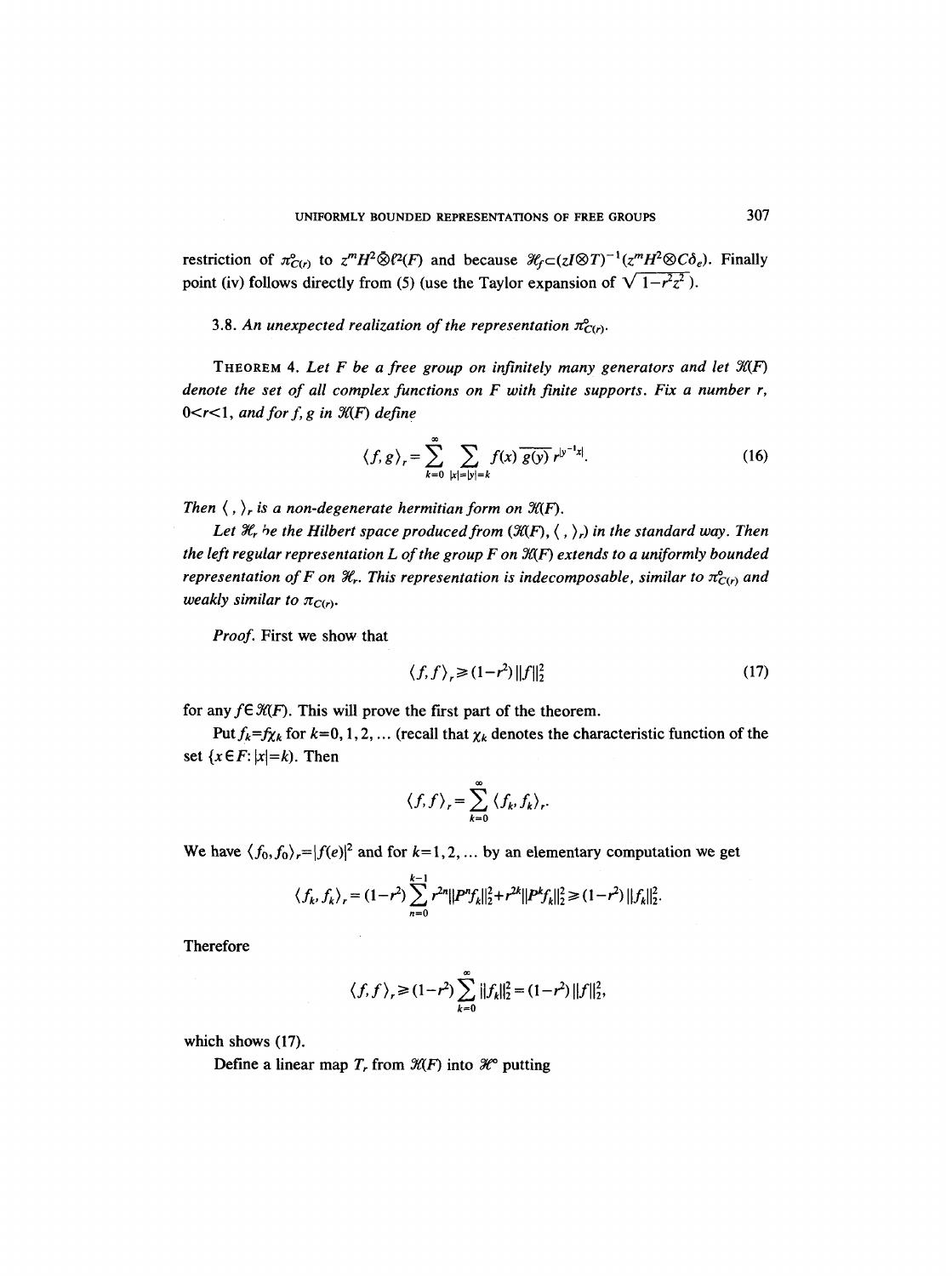$$
T_r(\delta_x) = \sqrt{\frac{1-r^2}{1-r^2z^2}} \pi_{C(r)}^{\circ}(x) (1 \otimes \delta_e)
$$

for  $x \in F$ . Since  $1 \otimes \delta_e$  is a cyclic vector for the representation  $\pi_{C(r)}^{\circ}$  (Lemma 3) and multiplication by the function  $(1-r^2)^{1/2}(1-r^2z^2)^{-1/2}$  is an invertible operator on  $\mathcal{H}^{\circ}$ hence  $T_r(\mathcal{H}(F))$  is dense in  $\mathcal{H}^{\circ}$ . Also

$$
\pi_{C(r)}^{\circ}(x) T_r = T_r L_x \tag{18}
$$

for any  $x \in F$ .

The set E of free generators is infinite by the assumption. Fix a sequence  $x_1, x_2, ...$ of distinct elements in E and put  $x(j)=x_j...x_j$  (j factors). For  $j=1,2,...$  define also a hermitian form  $h_j$  on  $\mathcal{K}(F)$  by

$$
h_j(f, g) = \langle \pi_{C(r)}^{\circ}(x(j)) T_r f, \pi_{C(r)}^{\circ}(x(j)) T_r g \rangle
$$
  
=  $\langle T_r L_{x(j)} f, T_r L_{x(j)} g \rangle$ .

Then

$$
\langle f, g \rangle_r = \lim_{j \to \infty} h_j(f, g). \tag{19}
$$

Of course it suffices to show (19) only for functions  $f=\delta_a$ ,  $g=\delta_b$  with arbitrary a and b **in F.** 

By (5) we have

$$
T_r(\delta_x) = (1 - r^2)^{1/2} (1 - r^2 z^2)^{-1/2} r^{|x|} z^{|x|} \delta_e + (1 - r^2)^{1/2} \sum_{k=0}^{|x|-1} r^k z^k P^k \delta_x
$$

for any  $x \in F$ . Write  $h_j(\delta_a, \delta_b)=h'_j(\delta_a, \delta_b)+h''_j(\delta_a, \delta_b)$  where

$$
h'_{j}(\delta_{a}, \delta_{b}) = (1 - r^{2}) r^{|xa| + |xb|} \int_{T^{1}} |1 - r^{2}z^{2}|^{-1} z^{|xa| - |xb|} |dz|
$$

and

$$
h''_j(\delta_a, \delta_b) = (1 - r^2) \sum_{k=0}^n r^{2k} \langle P^k \delta_{xa}, P^k \delta_{xb} \rangle
$$

with  $x=x(j)$  and  $n=min\{|x(j)a|, |x(j)b|\}-1$ . Since  $|x(j)a|=j+|a|$  and  $|x(j)b|=j+|b|$  for large j, we get  $\lim_{j\to\infty}h_j'(\delta_a, \delta_b)=0$ . To compute  $\lim_{j\to\infty}h_j''(\delta_a, \delta_b)$  first consider the case  $|a|+|b|$ . Then  $|x(j)a|+|x(j)b|$  for large j and so  $\langle P^k \delta_{x(j)a}, P^k \delta_{x(j)b} \rangle = 0$  for any  $k=0,1,2,...$  *Thus*  $\lim_{j\to\infty} h_j''(\delta_a, \delta_b)=0$  in this case. Now let  $|a|=|b|$ . Observe that  $\langle P^k \delta_{x(j)a}, P^k \delta_{x(j)b} \rangle$  takes only value 0 or 1 and it takes the value 1 exactly when